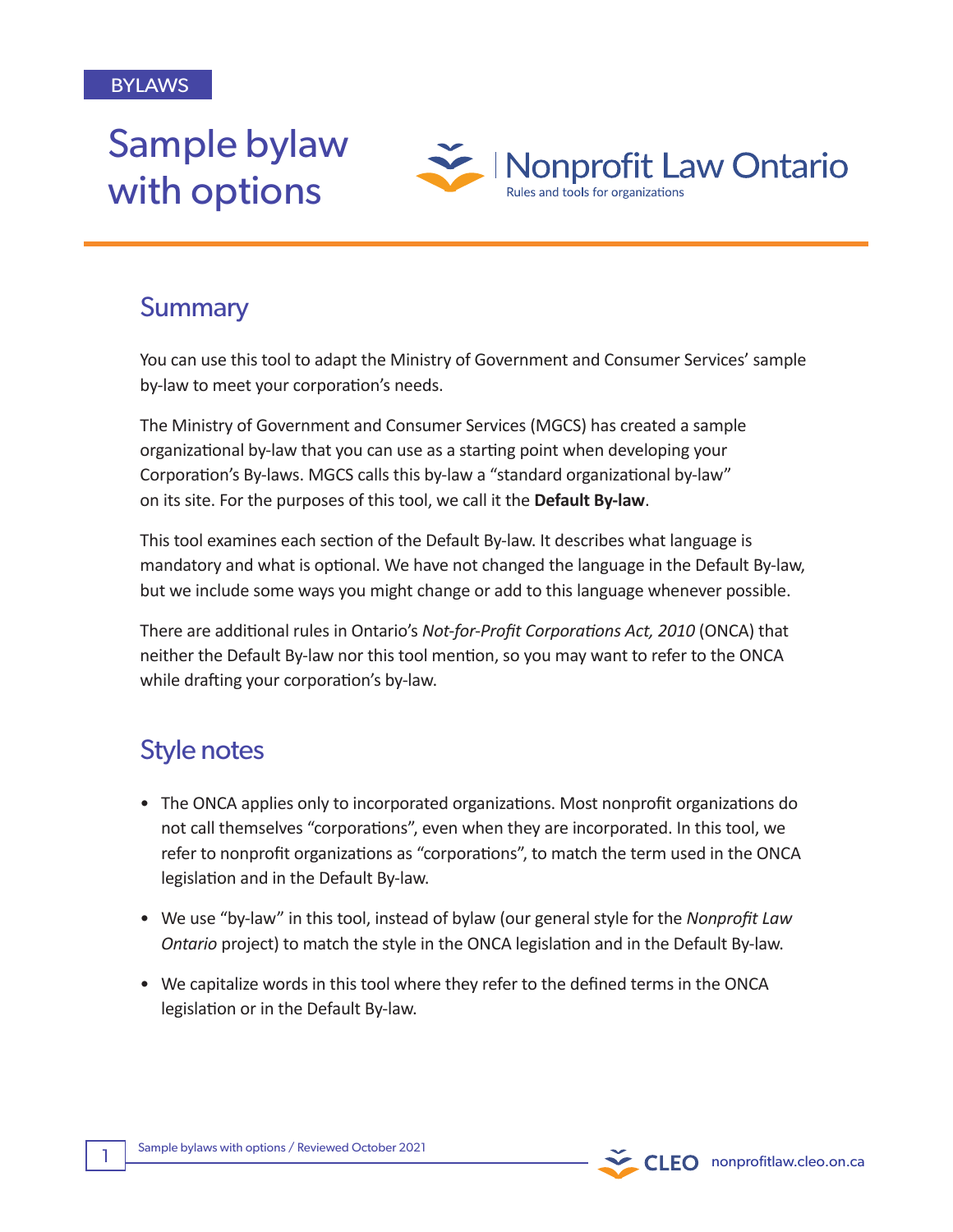# How to use this tool

This tool provides options for each section of the Default By-law.

- Option 1 always contains the language used in the Default By-law.
- **Bolded text in this tool indicates mandatory rules in the ONCA. You may not override or change these rules. These rules will apply to your corporation regardless of whether or not they are set out in your Corporation's By-laws. You may change the wording of the sections that set out these rules only if the meaning of the rules remains the same.**
- The comments in the margin give you information and questions to consider when deciding which option to choose.

To create your own by-laws:

- 1. Copy and paste the language from options you want to adopt into a new document and save it.
- 2. Add language for sections and options where you want to write your own version.
- 3. Consider getting legal advice or have your final by-laws reviewed by a lawyer to ensure they comply with the ONCA.

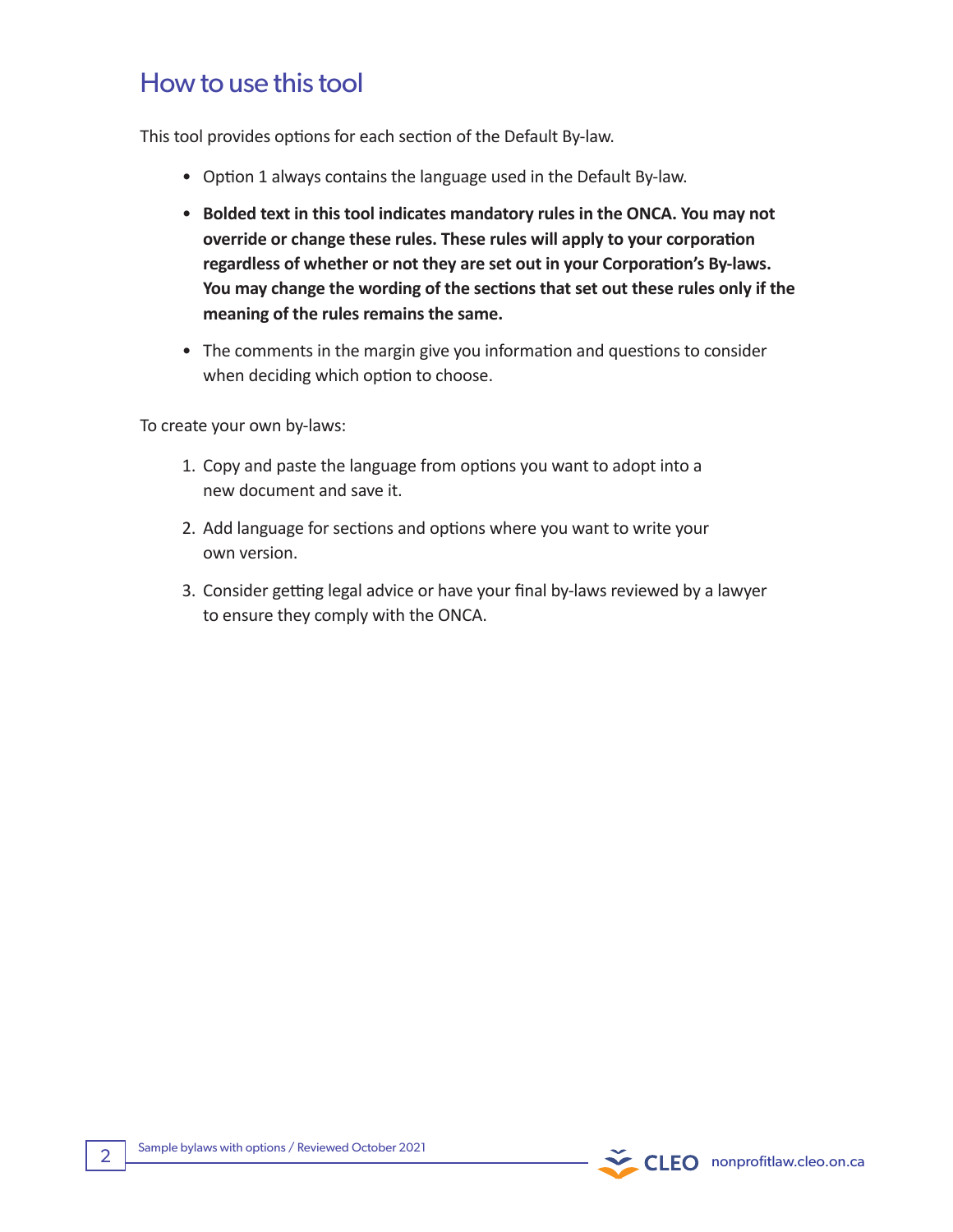# Section 1 – General

# **1.01 Definitions**

### **OPTION 1**

Use the language from the Default By-law:

In this by-law, unless the context otherwise requires:

- a. "Act" means the Not-for-Profit Corporations Act, 2010 (Ontario) and, where the context requires, includes the regulations made under it, as amended or re-enacted from time to time;
- b. "Board" means the board of directors of the Corporation;
- c. "By-laws" means this by-law (including the schedules to this by-law) and all other by-laws of the Corporation as amended and which are, from time to time, in force;
- d. "Chair" means the chair of the Board;
- e. "Corporation" means the corporation that has passed these by-laws under the Act or that is deemed to have passed these by-laws under the Act;
- f. "Director" means an individual occupying the position of director of the Corporation by whatever name he or she is called;
- g. "Member" means a member of the Corporation;
- h. "Members" means the collective membership of the Corporation; and
- i. "Officer" means an Officer of the Corporation.

## **OPTION 2**

Add to or delete the language in Option 1. Other common definitions are "Articles" and "Special Resolution".

## **OPTION 3**

Do not include language in your Corporation's By-laws dealing with definitions. If this is the case, you should choose Option 1 under Section 1.02 (page 4).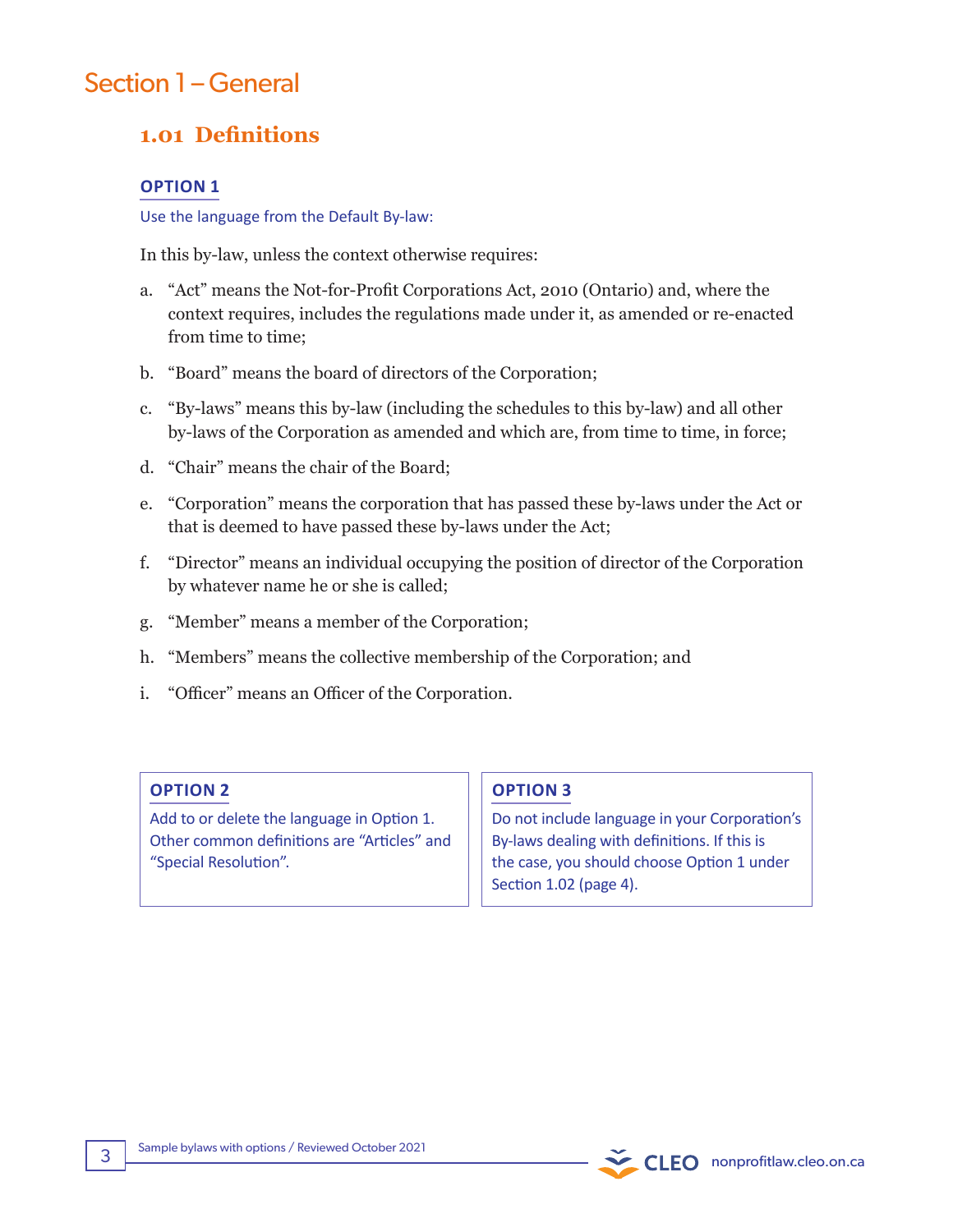# **1.02 Interpretation**

## **OPTION 1**

#### Use the language from the Default By-law:

Other than as specified in Section 1.01, all terms contained in this By-law that are defined in the Act shall have the meanings given to such terms in the Act. Words importing the singular include the plural and vice versa, and words importing one gender include all genders.

**OPTION 2**

Write your own section about interpretation, which may or may not include portions of Option 1.

**OPTION 3**

Do not include language in your Corporation's By-laws about interpretation.

# **1.03 Severability and Precedence**

## **OPTION 1**

Use the language from the Default By-law:

The invalidity or unenforceability of any provision of this By-law shall not affect the validity or enforceability of the remaining provisions of this By-law. If any of the provisions contained in the by-laws are inconsistent with those contained in the Articles or the Act, the provisions contained in the Articles or the Act, as the case may be, shall prevail.

## **OPTION 2**

Write your own section about severability and/or precedence, which may or may not include portions of Option 1.

## **OPTION 3**

Do not include language in your Corporation's By-laws dealing with severability and/or precedence.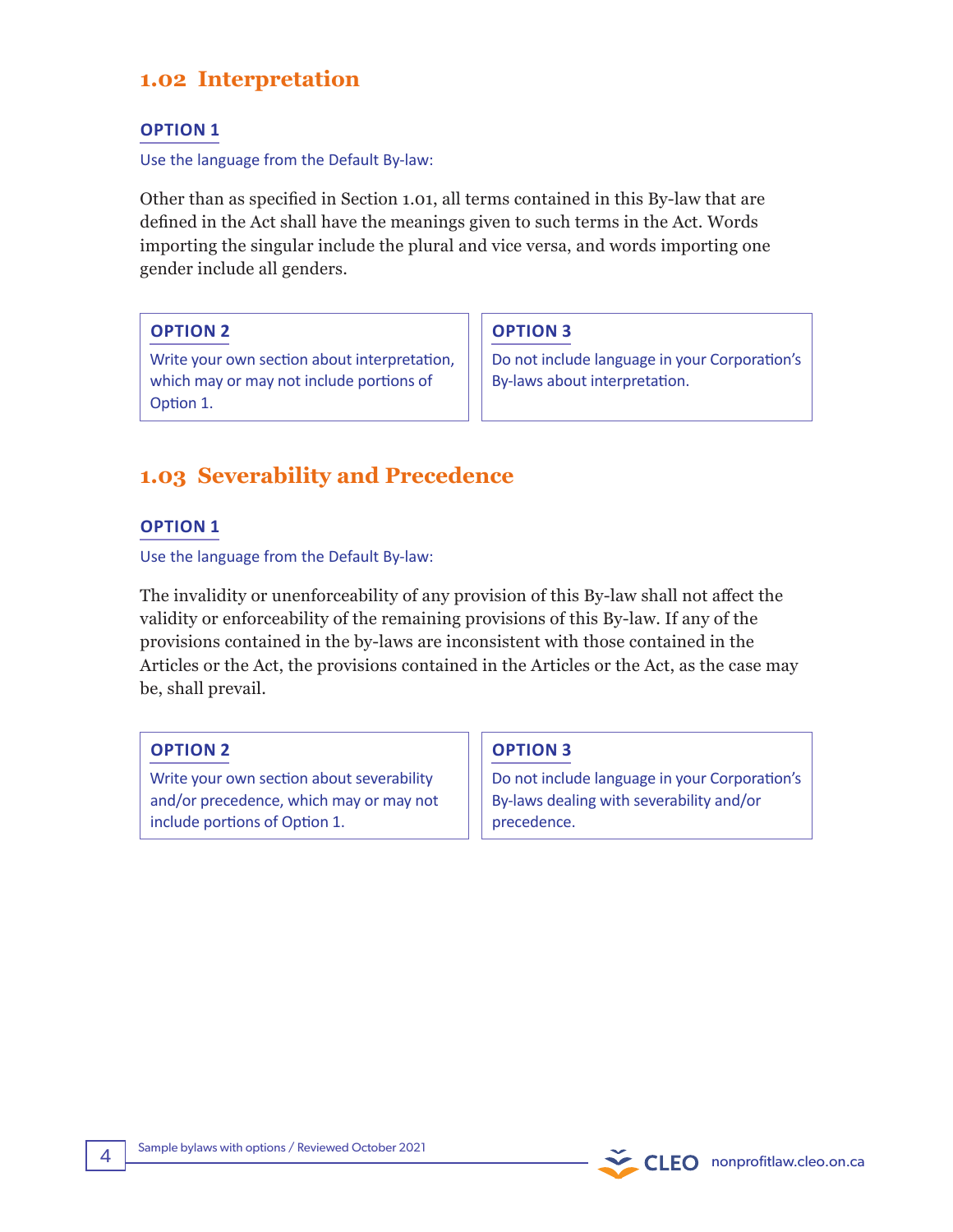# **1.04 Seal**

**OPTION 1** 

Use the language from the Default By-law:

The seal of the Corporation, if any, shall be in the form determined by the Board.

# **OPTION 2**

Use this wording:

The seal, an impression of which is stamped in the margin of this document, shall be the seal of the Corporation. The secretary of the Corporation shall oversee the corporate seal and its use.

**OPTION 3** 

Write your own section about your Corporation's corporate seal.

# **OPTION 4**

Do not include language in your Corporation's By-laws about a corporate seal, whether or not your Corporation has a corporate seal.

# **1.05 Execution of Contracts**

# **OPTION 1**

Use the language from the Default By-law:

Deeds, transfers, assignments, contracts, obligations and other instruments in writing requiring execution by the Corporation may be signed by any two of its Officers or Directors. In addition, the Board may from time to time direct the manner in which and the person by whom a particular document or type of document shall be executed. Any person authorized to sign any document may affix the corporate seal, if any, to the document. **Any Director or Officer may certify a copy of any instrument, resolution, by-law or other document of the Corporation to be a true copy thereof.** 

## Things to consider

- Should only Directors, or only Officers, or a combination of both be required to sign documents? How many people need to execute a document?
- Would it be convenient for all of your Directors and Officers to have signing authority? Or should you centralize signing authority to ensure accountability?
- Are there employees that should have signing authority?
- Who has been given signing authority on bank documents?
- Should you designate a single person or process for entering into some types of contracts? For example, the signature of only one person may be necessary for contracts under a certain dollar value, but two or more people will need to sign contracts over that certain dollar value.
- Should signing authority requirements distinguish between cheques and contracts?
- Do your funders require certain individuals (e.g. Directors, President) to execute the contracts with the funders?

Things to consider A Corporation is not required to

have a corporate seal.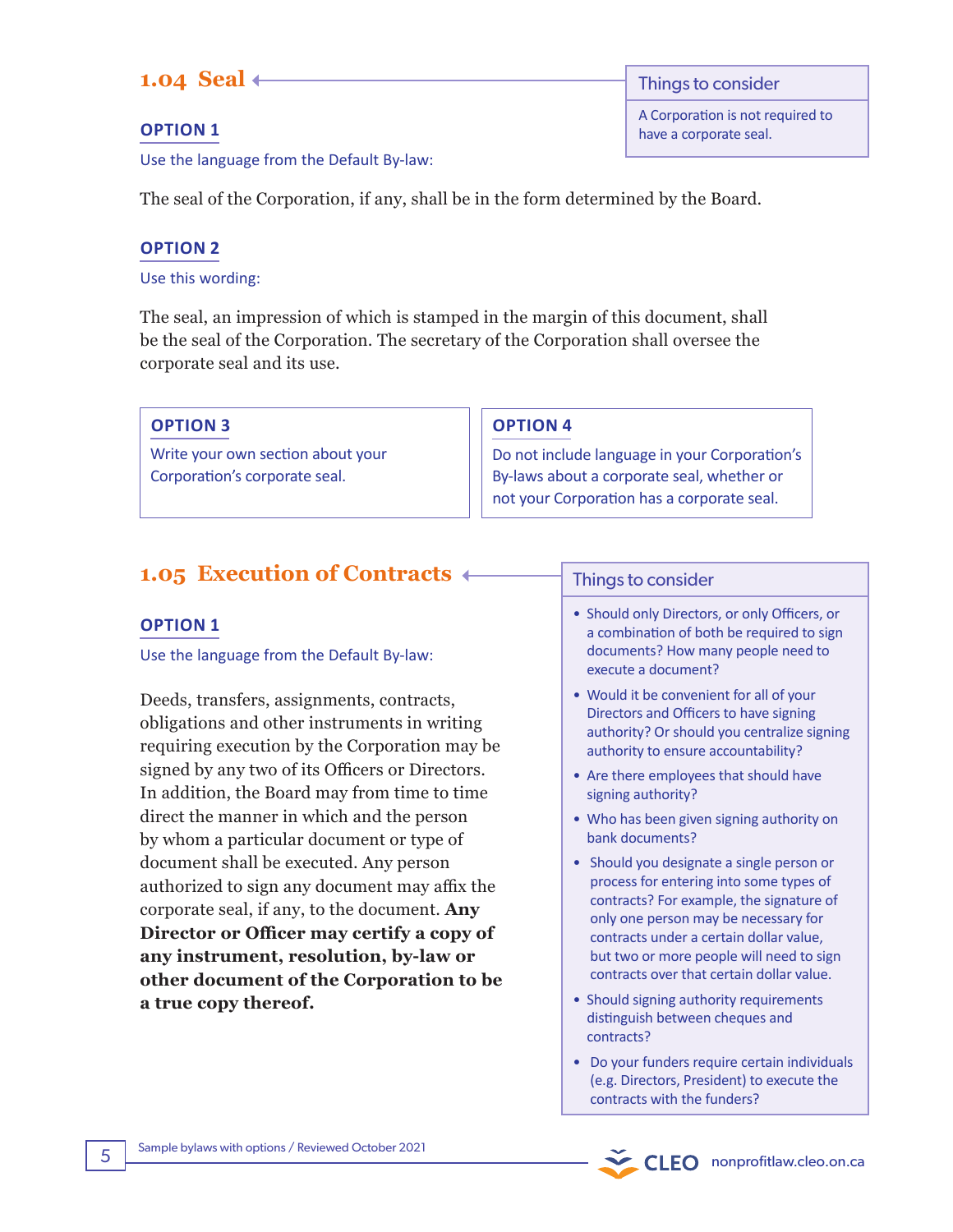#### **OPTION 2**

Write your own section about the execution of documents, which may include portions of Option 1. Make sure that your language does not contradict the right of Directors and Officers to certify a copy of any instrument, resolution, By-law, or other document of your Corporation as a true copy.

#### **OPTION 3**

Do not include language in your Corporation's By-laws about the execution of documents. If this you choose this option, the Board will have to specify, by resolution, the individuals with signing authority. In addition, the Corporation's bank will require a document to be signed that describes who has signing authority on behalf of the Corporation.

# Section 2 – Directors

# **2.01 Election and Term**

#### **OPTION 1**

Use the language from the Default By-law:

**The Directors shall be elected by the Members at the first meeting of Members and at each succeeding annual meeting.** The term of office of the Directors (subject to the provisions, if any, of the articles) shall be from the date of the meeting at which they are elected or appointed until the next annual meeting or until their successors are elected or appointed.

#### **OPTION 2 (FIXED TERM)**

#### Use this wording:

The Members shall elect the Directors to hold office for a term ending no later than the end of the [second – third – fourth] annual meeting of Members following the election.

#### **OPTION 3 (ROLLING TERM)**

#### Use this wording:

The Members shall elect one-third  $(1/3)$  of the Directors for a three-year term, one-third  $(1/3)$  of the Directors for a two-year term, and one-third  $(1/3)$  of the Directors for a one-year term. After this time, newly elected Directors shall be elected for three (3) year terms.

#### Things to consider

- The ONCA generally requires the Members to elect the Directors (Section 24(1)).
- However, Section 24(7) allows a Board to appoint additional directors for a limited term provided that the number of additional Directors appointed does not exceed 1/3rd of the number of Directors elected by the Members at the previous annual Members' meeting. This ability of the Board to appoint directors is separate from the ability of the Board to fill vacancies on the Board.
- The ONCA restricts the length of a Director's term to 4 years (Section 24(1)). There is no restriction on the number of terms that a Director can serve.
- What length of commitment is reasonable to ask of a Director?
- How long does it take Directors to learn their role(s) and become fully capable of contributing to Board activities?
- Do Directors "burn out" or lose interest after a certain length of time?

CLEO nonprofitlaw.cleo.on.ca

*continued >*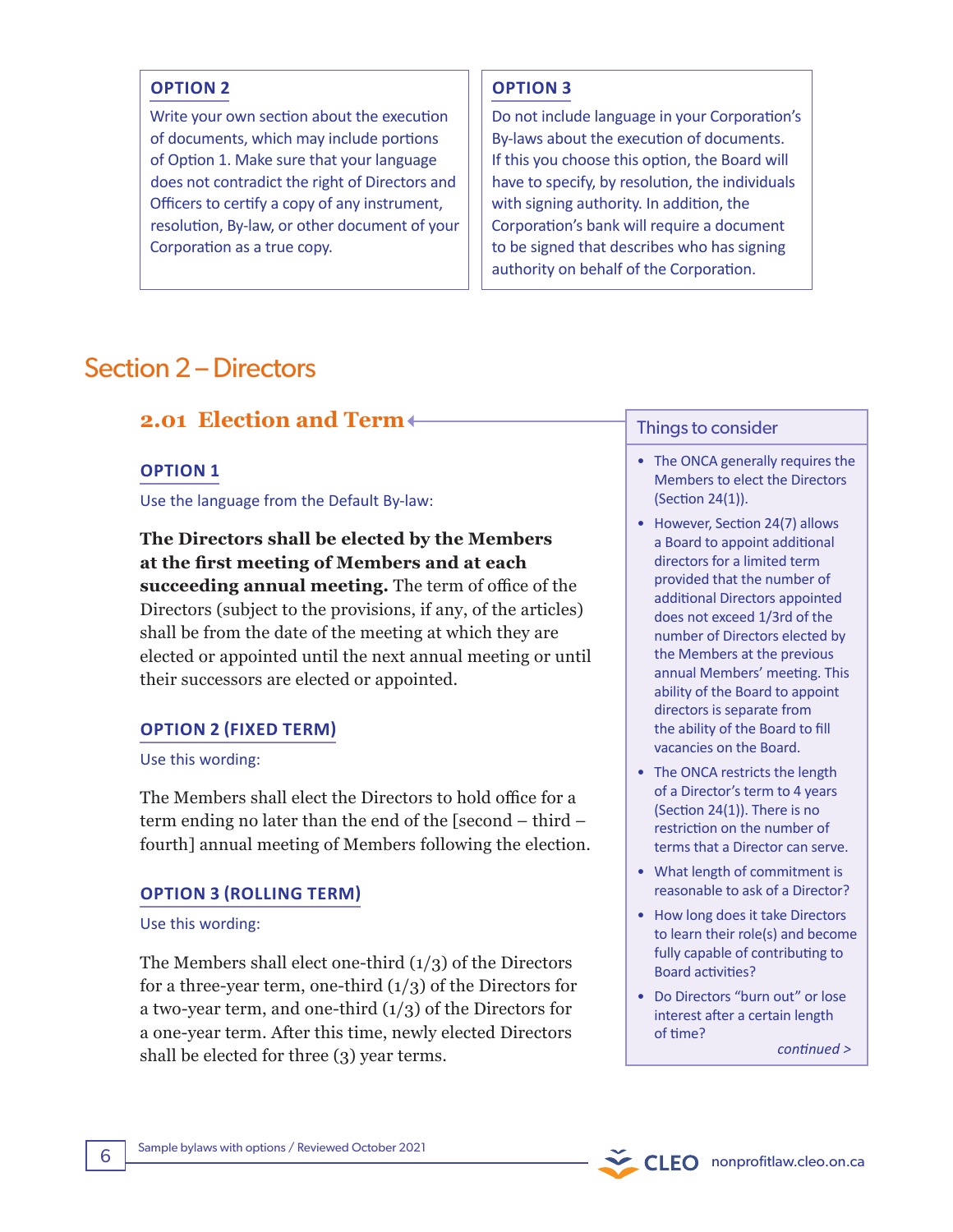### **OPTION 4**

Write your own section about the term of office for Directors. Make sure that the Directors are elected by the Members and that the terms of the Directors are no longer than 4 years.

#### **OPTION 5**

Do not include language in your Corporation's By-laws about the term of office for Directors. The Members will determine each Director's term when he or she is appointed. If the Members do not set a term limit for a Director, the default rule under the ONCA is that the term will be only 1 year.

# **2.02 Vacancies**

#### **OPTION 1**

Use the language from the ONCA:

**The office of a Director shall be vacated immediately:**

- **a. if the Director resigns office by written notice to the Corporation, which resignation shall be effective at the time it is received by the Corporation or at the time specified in the notice, whichever is later;**
- **b. if the Director dies or becomes bankrupt;**
- **c. if the Director is found to be incapable by a court or incapable of managing property under Ontario law; or**
- **d. if, at a meeting of the Members, the Members by ordinary resolution removes the Director before the expiration of the Director's term of office.**

### **OPTION 2**

Do not include language in your Corporation's By-laws about vacancies. If you choose this option, the rules from Option 1 will automatically apply.

- Is it useful to have new Directors overlap with outgoing Directors who can provide mentorship? If so, consider using the "rolling term" option.
- If your Corporation is newly incorporated, add to the beginning of your Section 2.01 (regardless of which option you choose): "At the first meeting of the Members and at each succeeding annual meeting at which an election of Directors is required,…".

#### Things to consider

Section 25(1) of the ONCA describes the ways that a Director ceases to hold office. These ways cannot be deleted or varied, and no additional ways can be added.

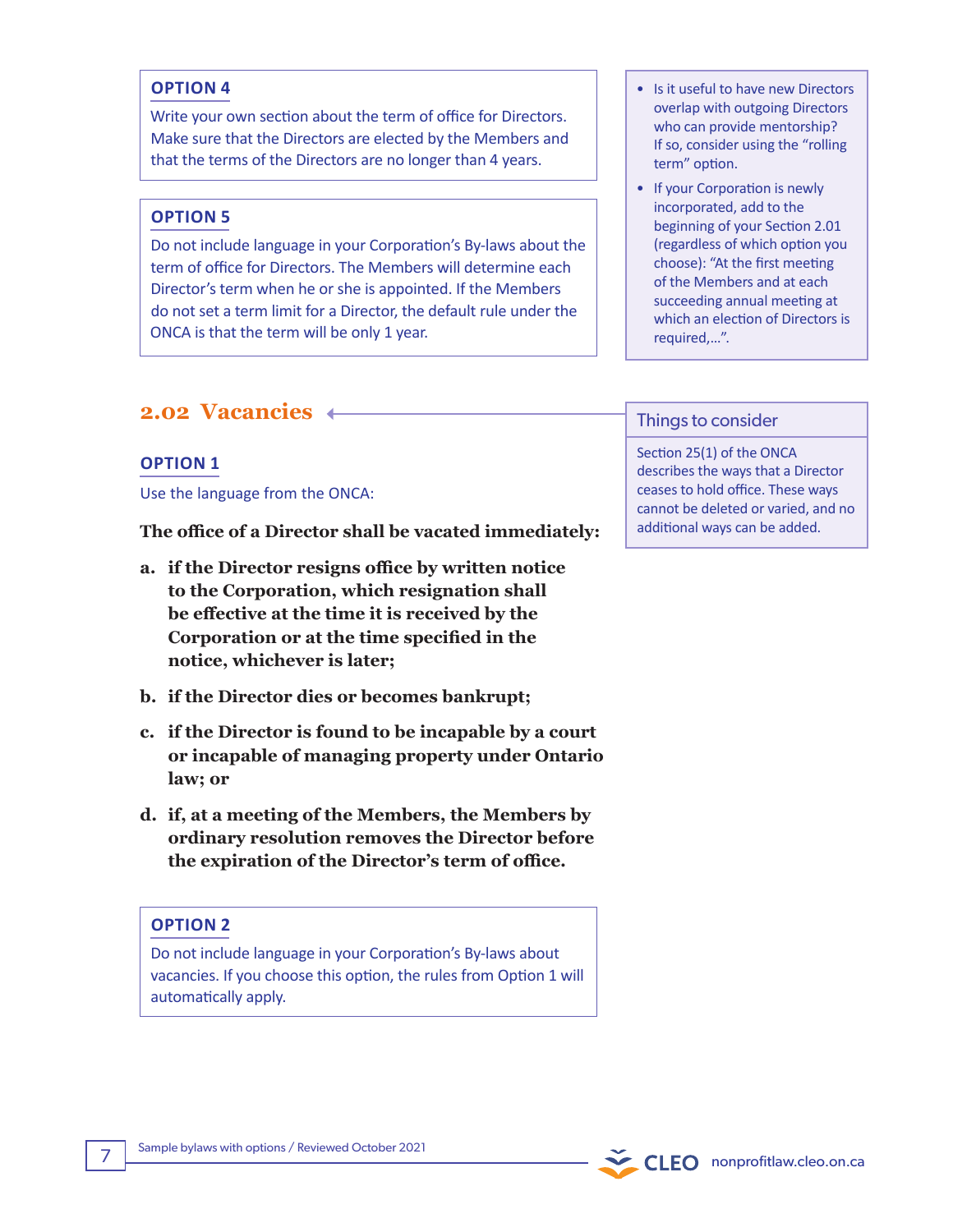# **2.03 Filling Vacancies**

### **OPTION 1**

Use the language from the Default By-law:

A vacancy on the Board shall be filled as follows, and the Director appointed or elected to fill the vacancy holds office for the remainder of the unexpired term of the Director's predecessor:

- a. if the vacancy occurs as a result of the Members removing a Director, the Members may fill the vacancy by an ordinary resolution;
- b. if there is not a quorum of Directors or there has been a failure to elect the number or minimum number of Directors set out in the articles, the Directors in office shall, without delay, call a special meeting of Members to fill the vacancy and, if they fail to call such a meeting or if there are no Directors in office, the meeting may be called by any Member; and
- c. a quorum of Directors may fill a vacancy among the Directors.

#### Things to consider

Quorum will be the majority of the Directors unless your Corporation's By-laws specify otherwise (see Section 34(2) of the ONCA).

#### **OPTION 2**

#### Use this wording:

A vacancy on the Board shall be filled only by a vote of the Members.

#### **OPTION 3**

Write your own section about filling vacancies on the Board.

#### Things to consider

Section 28(5) of the ONCA states that By-laws can prohibit the Board from being able to fill a vacancy on the Board. Ask the following questions:

- Would you prefer that only Members be able to fill a vacancy among the Directors?
- Would it be practical to call a special Members' meeting every time a vacancy occurs?
- Would it be practical to wait until the next annual meeting to have the Members fill a vacancy?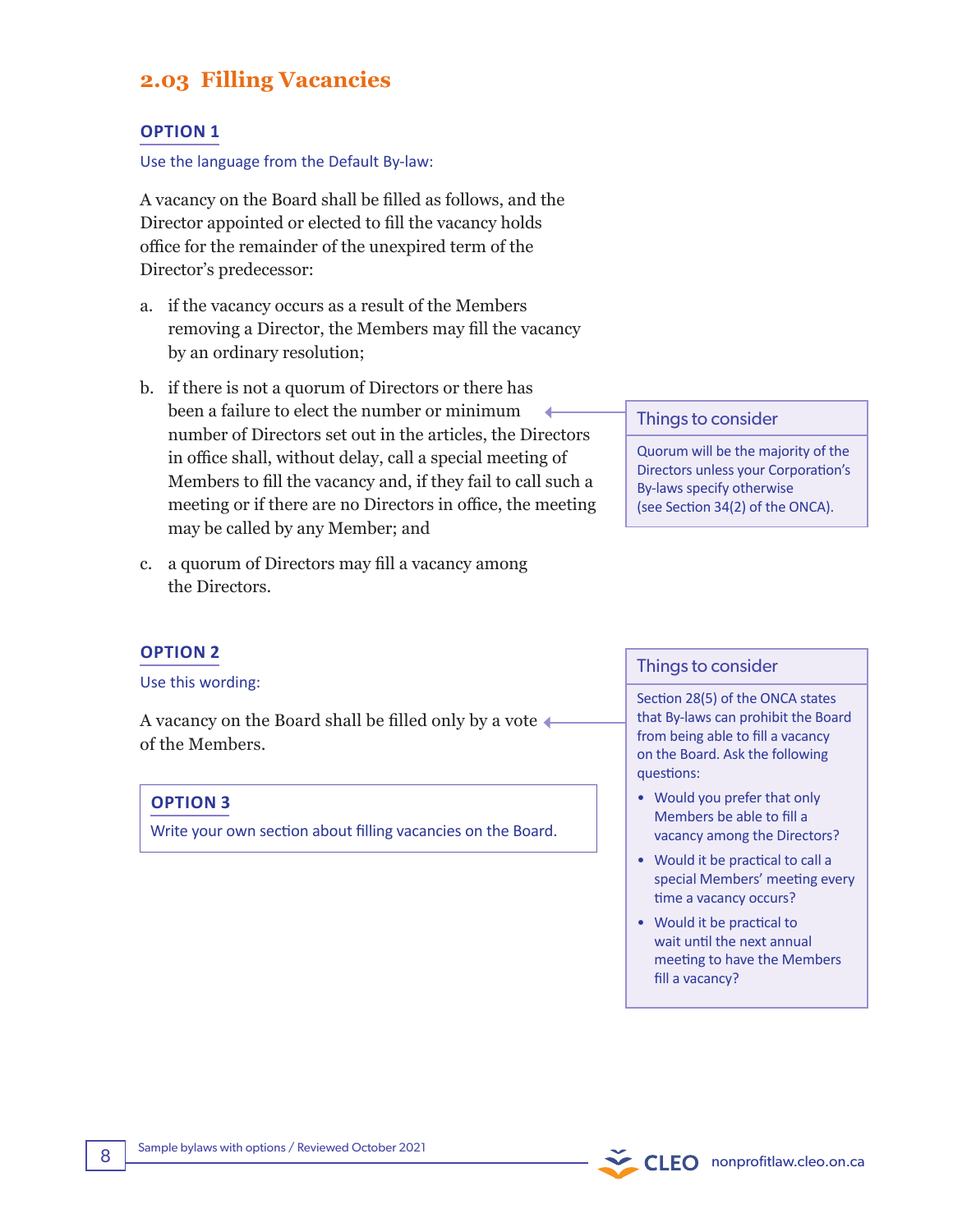# **2.04 Committees**

#### **OPTION 1**

Use the language from the Default By-law:

**Committees may be established by the Board as follows:**

- a. **The Board may appoint from their number a managing Director or a committee of Directors and may delegate to the managing Director or committee any of the powers of the Directors excepting those powers set out in the Act that are not permitted to be delegated**; and
- b. Subject to the limitations on delegation set out in the Act, the Board may establish any committee it determines necessary for the execution of the Board's responsibilities. The Board shall determine the composition and terms of reference for any such committee. The Board may dissolve any committee by resolution at any time.

#### **OPTION 2**

Replace subsection (b) in Option 1 with the following:

Any such committee may formulate its own rules of procedure, subject to such regulations or directions as the Board may from time to time make. Any committee member may be removed by resolution of the Board.

#### **OPTION 3**

Do not include language about committees of the Board in your Corporation's By-laws.

#### Things to consider

The Board cannot delegate the following responsibilities to a managing Director or a committee of Directors:

- seeking Member approval on a decision
- filling a vacancy among the Directors, the auditor, or a person appointed to conduct a review engagement
- appointing additional Directors
- issuing debt obligations except as authorized by the Directors
- approving financial statements
- changing the By-laws
- establishing Membership dues or contributions

The Board cannot delegate any of its responsibilities to an individual who is not a Director or an Officer, or to a committee that consists of one or more individuals who are not Directors.

See Section 36(2) and Section 42(1)(a) of the ONCA for more information.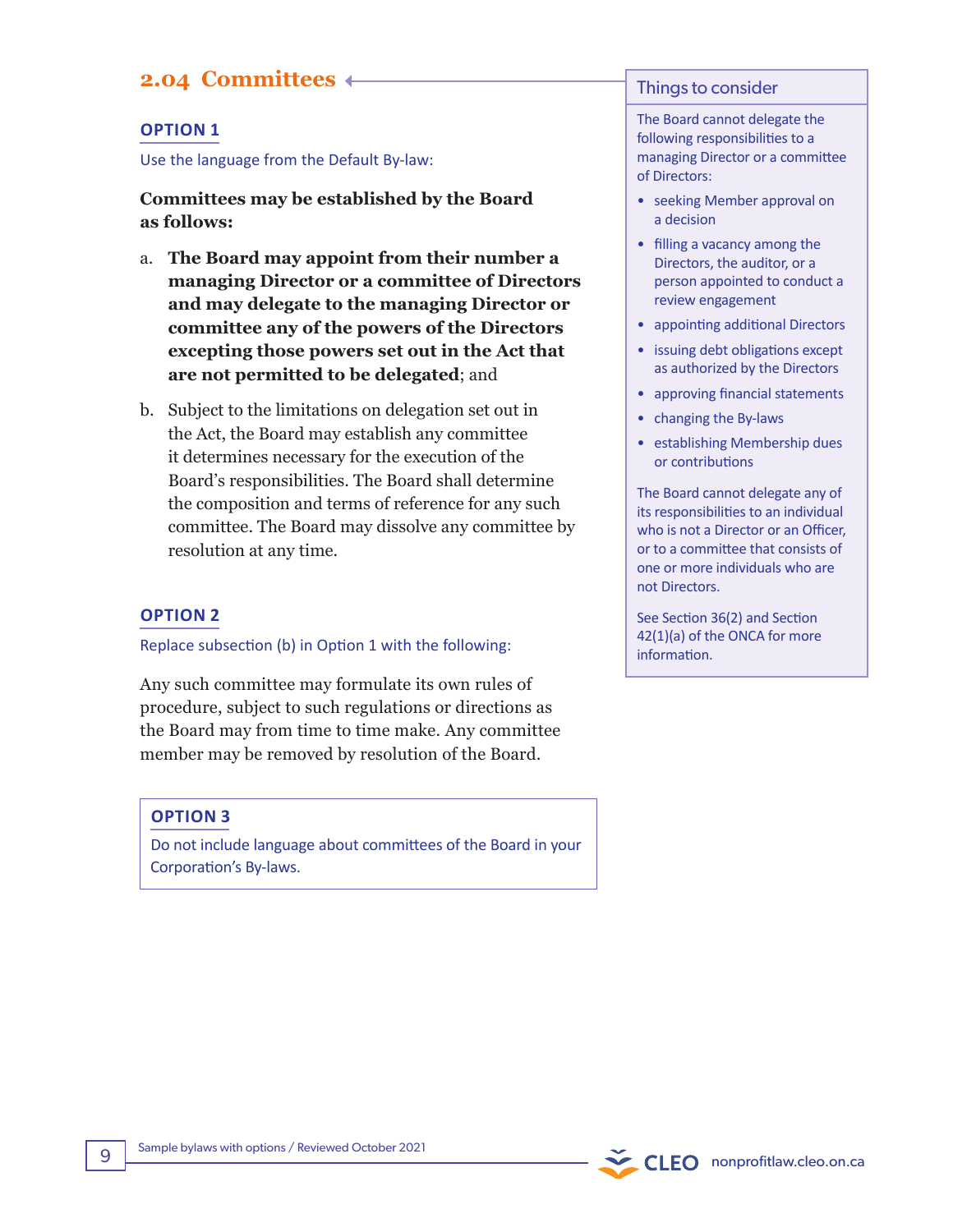# **2.05 Remuneration of Directors**

## **OPTION 1**

#### Use the language from the Default By-law:

The Directors shall serve as such without remuneration and no Director shall directly or indirectly receive any profit from occupying the position of Director; provided that:

- a. Directors may be reimbursed for reasonable expenses they incur in the performance of their Directors' duties;
- b. Directors may be paid remuneration and reimbursed for expenses incurred in connection with services they provide to the Corporation in their capacity other than as Directors, provided that the amount of any such remuneration or reimbursement is: (i) considered reasonable by the Board; (ii) approved by the Board for payment by resolution passed before such payment is made; and (iii) in compliance with the conflict of interest provisions of the Act; and
- c. Notwithstanding the foregoing, no Director shall be entitled to any remuneration for services as a Director or in other capacity if the Corporation is a charitable corporation, unless the provisions of the Act and the law applicable to charitable corporations are complied with, including Ontario Regulation 4/01 made under the Charities Accounting Act.

#### Things to consider

The common law and charities law prohibits charitable organizations from paying their Directors for director or non-director services. Therefore, if your Corporation is a charitable organization, you should use Option 1 without sections (b) and (c), or Option 2.

If your Corporation is not a charitable organization and you choose Option 1, you should delete (c). When choosing an option, consider the following:

- Is it likely that Directors will incur expenses in the performance of their director duties?
- Is it likely that Directors will provide services to the organization other than their director duties?
- Is your organization in a financial position to guarantee reimbursement and/or remuneration?

## **OPTION 2**

#### Use this wording:

No Director shall directly or indirectly receive any profit from occupying the position of Director or from providing services to the Corporation in another capacity. However, Directors may be reimbursed for reasonable expenses that they incur in either of those capacities.

## **OPTION 3**

Write your own section about the remuneration of Directors.

## **OPTION 4**

Do not include language in your Corporation's By-laws about the remuneration of Directors. If you choose this option, the ONCA will allow Directors to receive remuneration for their services both as a Director and in other capacities.

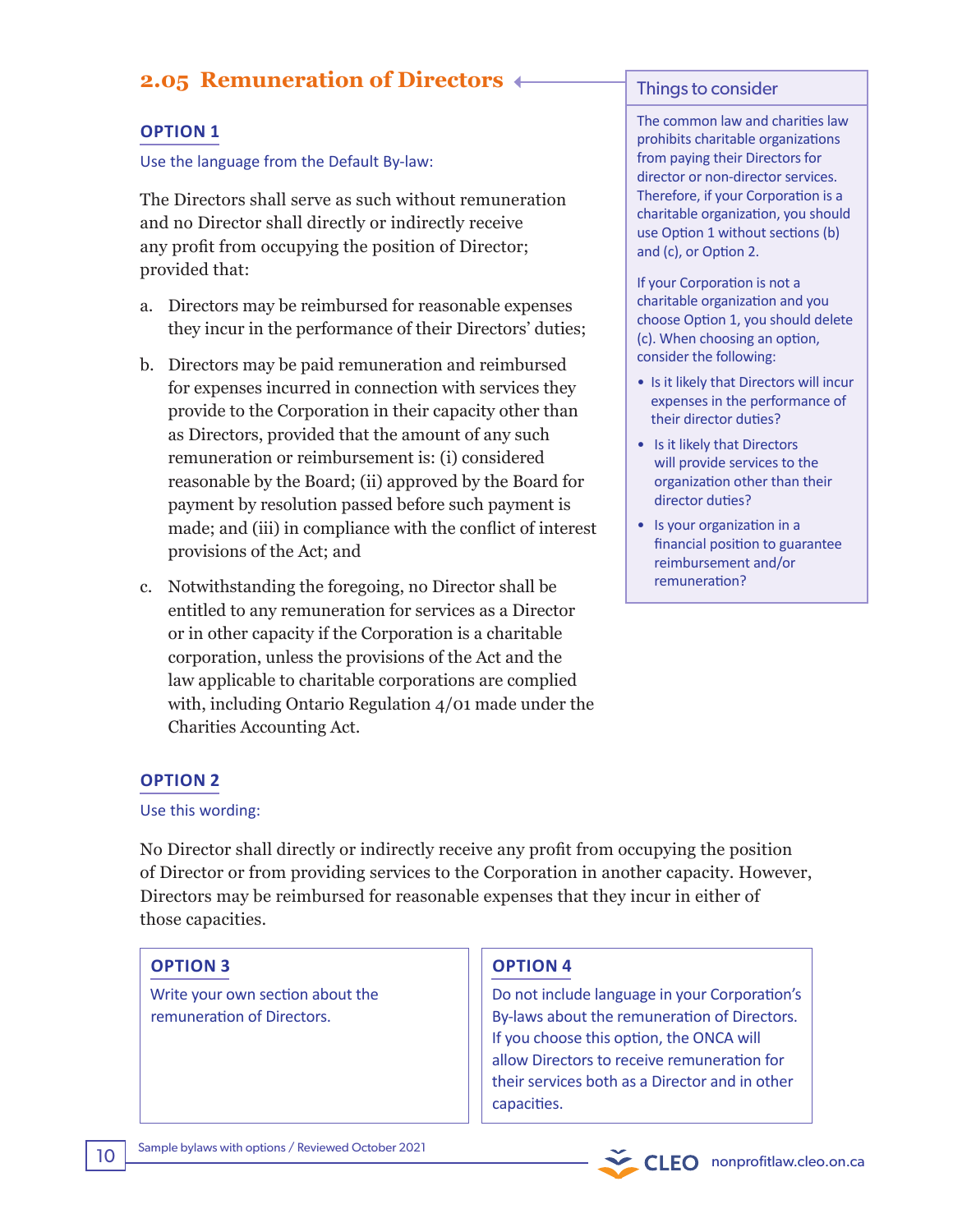# Section 3 – Board Meetings

# **3.01 Calling of Meetings**

### **OPTION 1**

Use the language from the Default By-law:

Meetings of the Directors may be called by the Chair, president or any two Directors at any time and any place on notice as required by this by-law, **provided that, for the first organizational meeting following incorporation, an incorporator or a Director may call the first meeting of the Directors by giving not less than five days' notice to each Director, stating**  the time and place of the meeting  $(s, 32(2))$ .

#### **OPTION 2**

#### Use this wording:

Meetings of the Directors may be called by [insert who can call a meeting] at any time and any place on notice as required by this by-law.

# **3.02 Regular Meetings**

#### **OPTION 1**

Use the language from the Default By-law:

The Board may fix the place and time of regular Board meetings and send a copy of the resolution fixing the place and time of such meetings to each Director, and no other notice shall be required for any such meetings.

## **OPTION 2**

Write your own section about Board meetings. You could specify a meeting place and/or the frequency of meetings.

#### Things to consider

If your organization often deals with unexpected and urgent issues that require Board involvement, then you may want a flexible process for calling and holding Board meetings.

#### Things to consider

If your organization is newly incorporated, include the bolded text in your By-laws. If your organization is not newly incorporated, do not include the bolded text in your By-laws.

The ONCA does not state who has the authority to call a meeting of the Board, so you can change this section to meet your Corporation's needs.

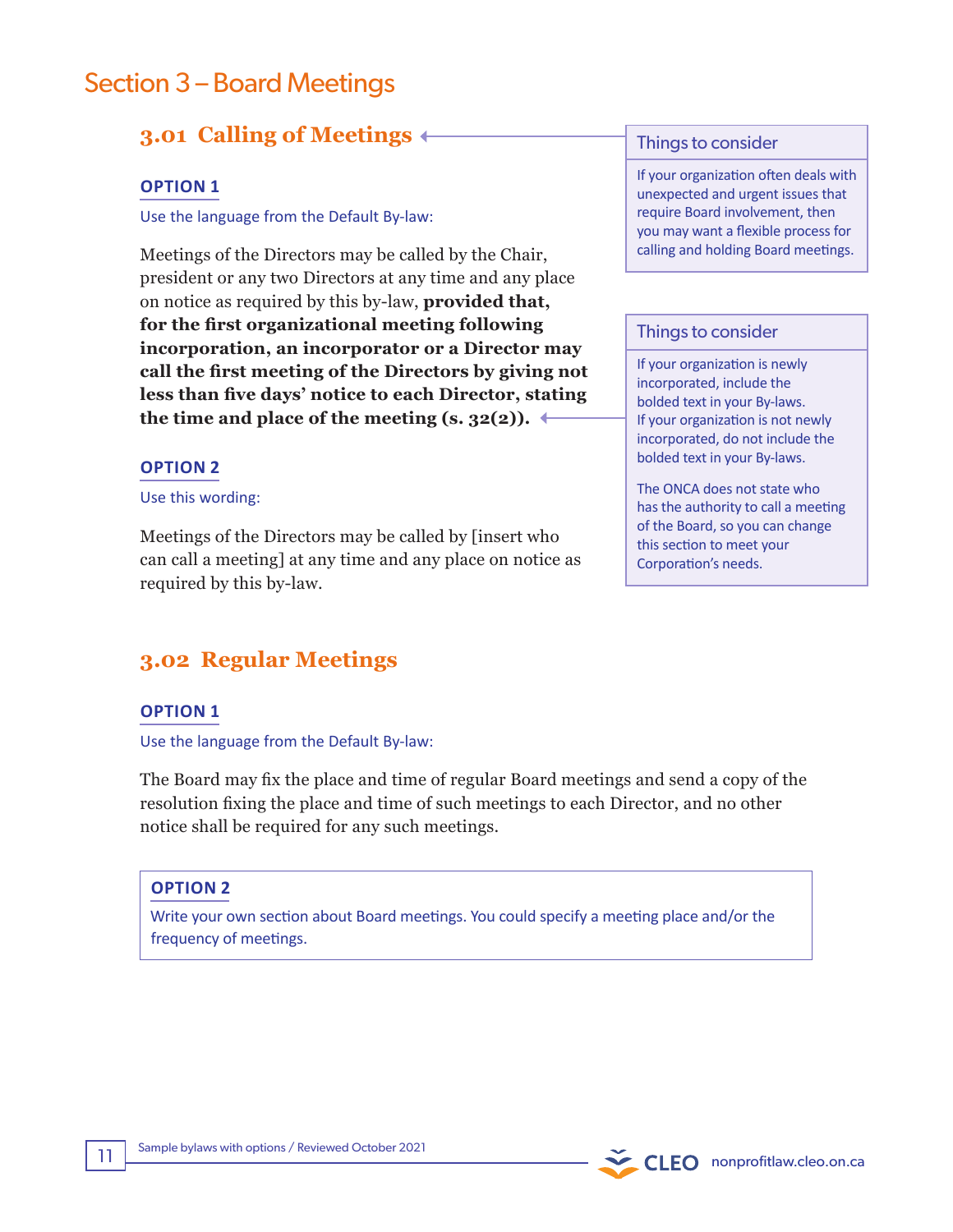# **3.03 Notice**

## **OPTION 1**

Use the language from the Default By-law:

Notice of the time and place for the holding of a meeting of the Board shall be given in the manner provided in Section 10 of this by-law to every Director of the Corporation not less than seven days before the date that the meeting is to be held. Notice of a meeting is not necessary if all of the Directors are present, and none objects to the holding of the meeting, or if those absent have waived notice or have otherwise signified their consent to the holding of such meeting. If a quorum of Directors is present, each newly elected or appointed Board may, without notice, hold its first meeting immediately following the annual meeting of the Corporation.

# **3.04 Chair**

#### **OPTION 1**

Use the language from the Default By-law:

The Chair shall preside at Board meetings. In the absence of the Chair, the Directors present shall choose one of their number to act as the Chair.

## **OPTION 2**

#### Use this wording:

The Chair shall preside at Board meetings. In the absence of the Chair, [x] shall choose a Director to act as the Chair of the meeting.

#### **OPTION 3**

#### Use this wording:

The Chair shall preside at Board meetings. In the absence of the Chair, [x] shall preside at Board meetings.

#### **OPTION 4**

Write your own section about who presides at Board meetings.

#### Things to consider

The ONCA does not specify how many days' notice has to be provided for a Board meeting. The Default By-law suggests 7 days (see Option 1). The length of time should be reasonable and provide enough time for the Directors to adequately prepare for the meeting.

#### Things to consider

Having your By-laws specify an alternate Chair, or method for choosing an alternate Chair, could avoid confusion or delay at Board meetings.

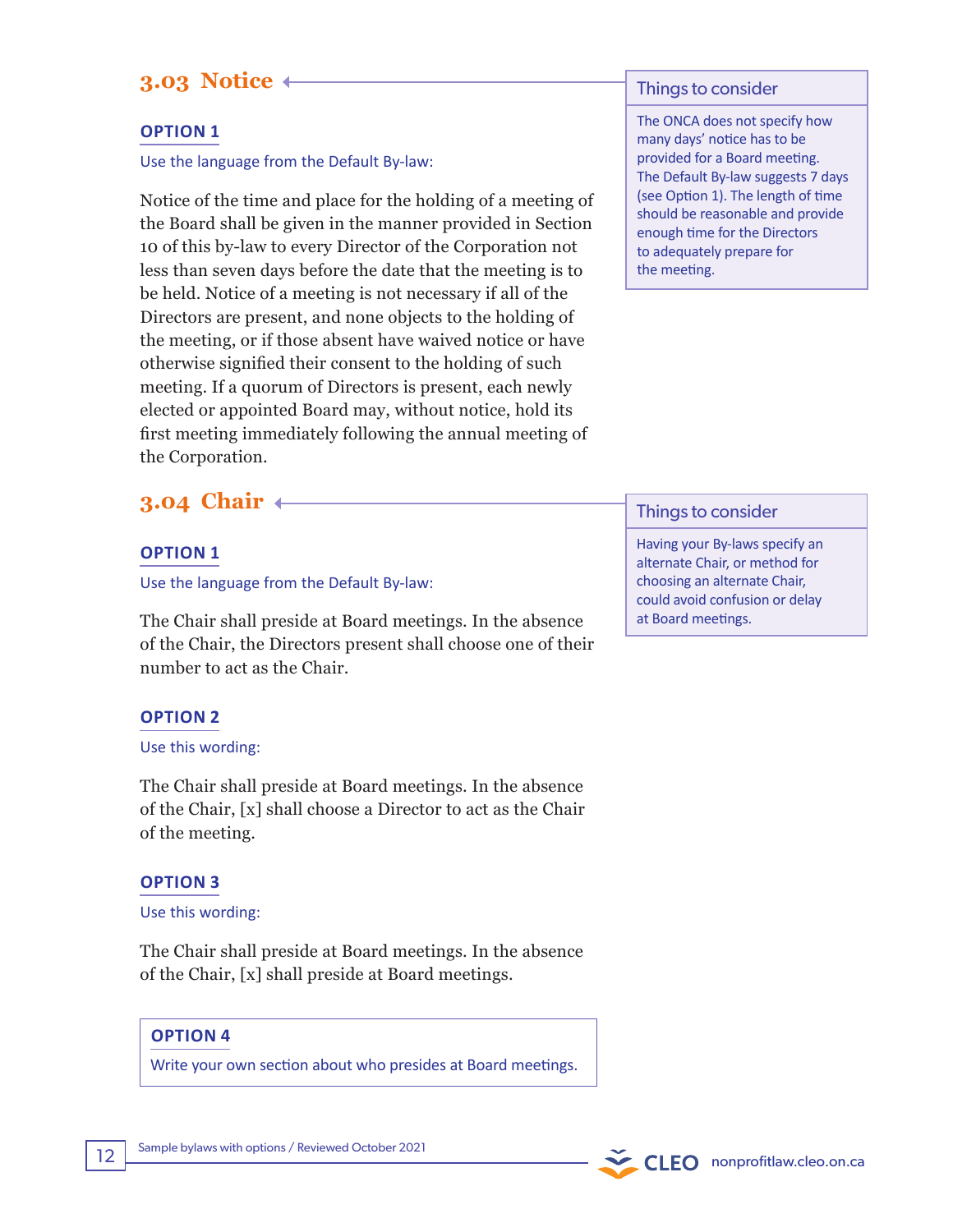# **3.05 Voting**

## **OPTION 1**

Use the language from the Default By-law:

Each Director has one vote. Questions arising at any Board meeting shall be decided by a majority of votes. In case of an equality of votes, the Chair shall not have a second or casting vote.

## **OPTION 2**

#### Use this wording:

Each Director has one vote. Questions arising at any Board meeting shall be decided by a majority of votes. In case of an equality of votes, the Chair shall have a second vote or casting vote.

# **3.06 Participation by Telephone or Other Communications Facilities**

#### **OPTION 1**

Use the language from the Default By-law:

If all of the Directors of the Corporation consent, a Director may participate in a meeting of the Board or of a committee of Directors by telephonic or electronic means that permit all participants to communicate adequately with each other during the meeting. A Director participating by such means is deemed to be present at that meeting.

#### Things to consider

Allowing electronic participation in Board meetings could:

- help attract and retain Directors from all parts of your service area
- reduce the risk of not achieving quorum
- make it easier to arrange and hold meetings quickly

## **OPTION 2**

#### Use this wording:

A Director may not participate at Board meetings by telephonic or electronic means.

#### **OPTION 3**

#### Use this wording:

Only in the following situations may Directors participate in Board meetings by telephonic or electronic means: [x].

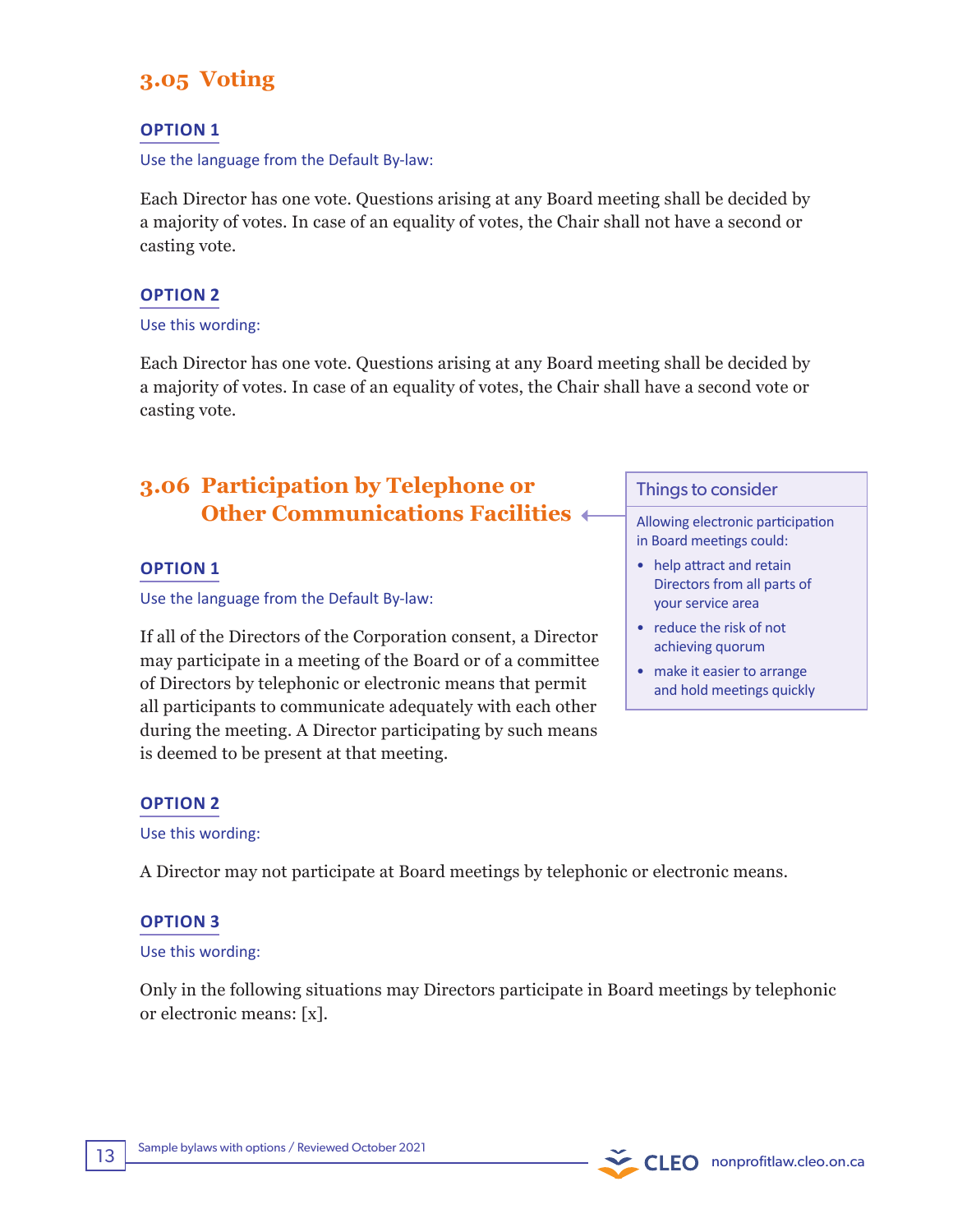## **OPTION 4**

Write your own section about telephonic and/or electronic participation at Board meetings.

## **OPTION 5**

Do not include language in your Corporation's By-laws about electronic participation at Board meetings. If you choose this option, your Corporation's Directors will be allowed by default under the ONCA to participate in a Board meeting, or a meeting of a committee of Directors, by telephonic or electronic means if all of the Directors of your Corporation agree (Section 34(6)).

# Section 4 – Financial

# **4.01 Banking**

## **OPTION 1**

Use the language from the Default By-law:

The Board shall by resolution from time to time designate the bank in which the money, bonds or other securities of the Corporation shall be placed for safekeeping.

## **OPTION 2**

Do not include language in your Corporation's By-laws about banking. If you choose this option, the Directors will continue to have the authority to make banking arrangements under Section 32(1)(f) of the ONCA.

# **4.02 Financial Year**

#### **OPTION 1**

Use the language from the Default By-law:

The financial year of the Corporation ends on December 31 in each year or on such other date as the Board may from time to time by resolution determine.

## **OPTION 2**

#### Use this wording:

The financial year of the Corporation ends on [insert date] in each year or on such other date as the Board may from time to time by resolution determine.

Things to consider

You may set any financial year end (e.g. ending on March 31).

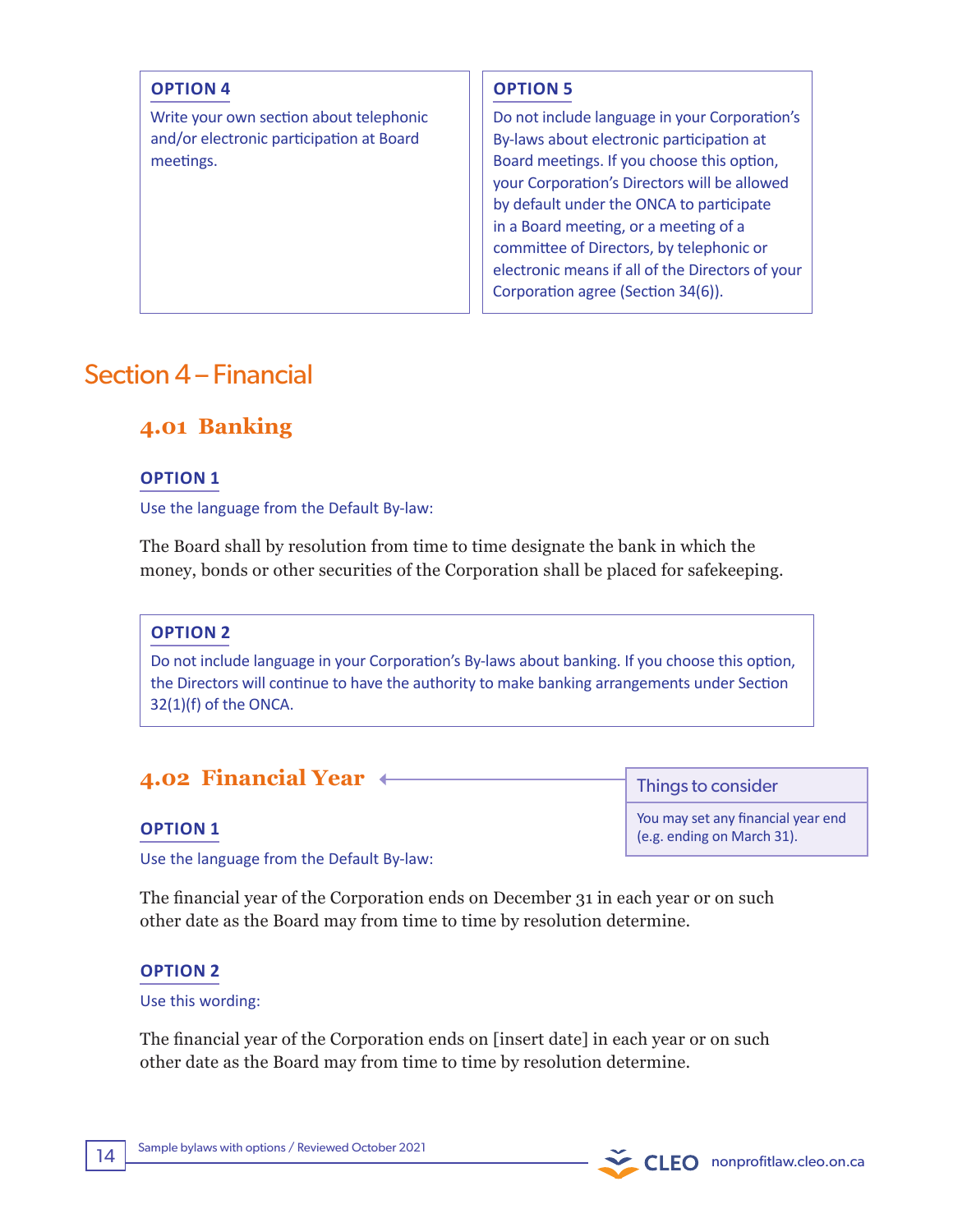# Section 5 – Officers

# **5.01 Officers**

#### **OPTION 1**

Use the language from the Default By-law:

## **The Board shall appoint from among the**

**Directors a Chair** and may appoint any other person to be president, treasurer and secretary at its first meeting following the annual meeting of the Corporation. The office of treasurer and secretary may be held by the same person and may be known as the secretary-treasurer. The office of Chair and president may also be held by the same person. The Board may appoint such other Officers and agents as it deems necessary, and who shall have such authority and shall perform such duties as the Board may prescribe from time to time.

#### **OPTION 2**

#### Use this wording:

The Board shall appoint a Chair from among the Directors and may appoint any other person to be president, treasurer, and secretary at the Board's first meeting following the annual meeting of the Corporation. The same person may hold two or more offices of the Corporation. The Board may appoint other Officers and agents as it deems necessary, and who shall have such authority and shall perform such duties as the board may prescribe from time to time.

## **OPTION 3**

Write your own section about Officers. This section must recognize that the Chair must also be a Director.

#### Things to consider

- A Chair must be appointed and must be a Director (Section 42(2)). No other Officer position is required, and no Officer other than the Chair is required to be a Director under the ONCA. Your Corporation's By-laws could require certain Officers to be Directors.
- Read the sample Officer position descriptions at the bottom of these By-laws.
- The ONCA holds Directors and Officers to a standard of care of diligence and prudence (see Section 43 of the ONCA).
- The ONCA defines "officers" as general managers.
- Allowing the Board to formally appoint Officers may avoid confusion about people's roles and responsibilities.
- Officers have obligations under the ONCA, similar to those of Directors.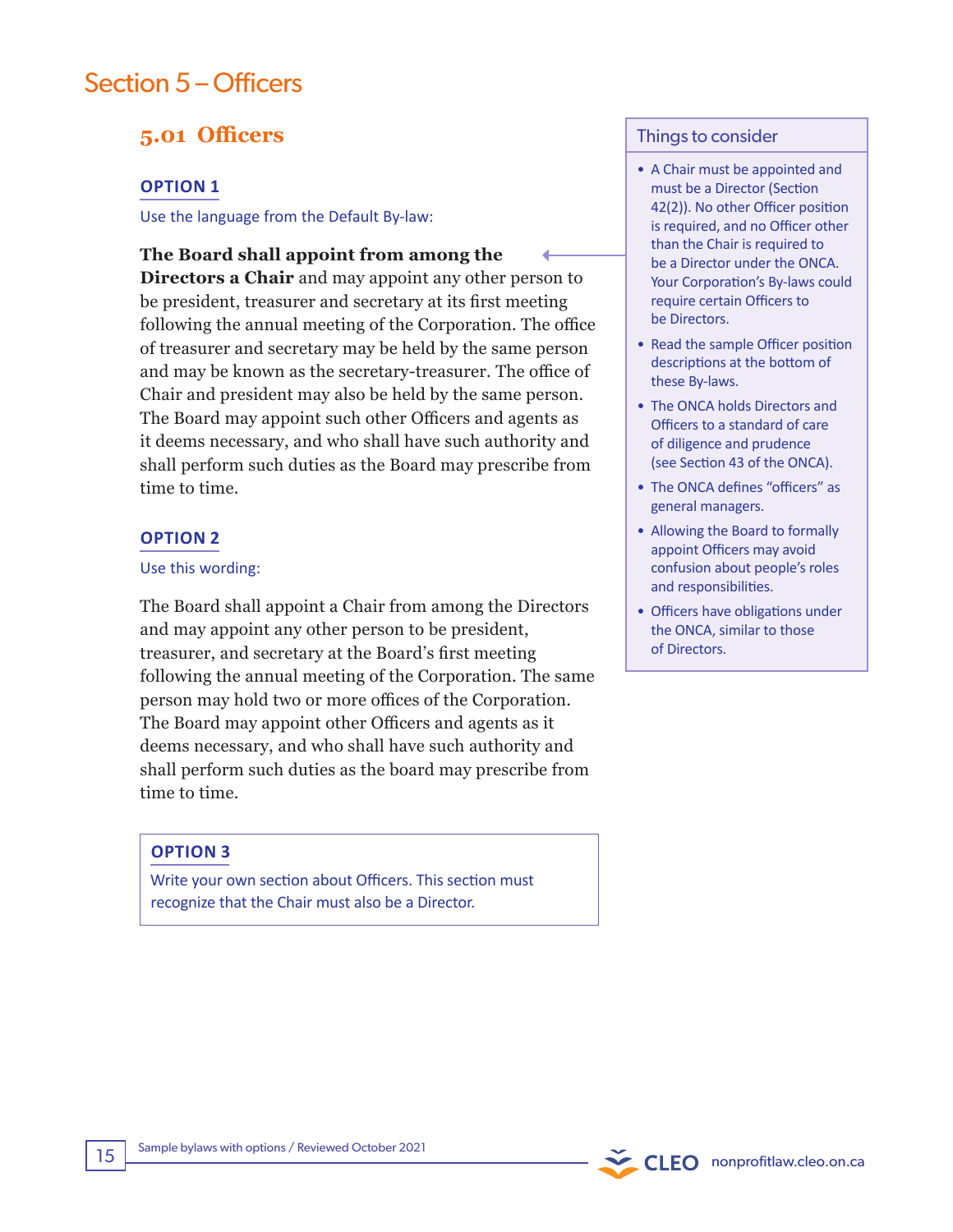#### **OPTION 4**

Do not include language in your Corporation's By-laws about Officers. If you choose this option, Section 42(1) of the ONCA will apply to your Corporation. It states:

- i. The Directors may designate the offices of the corporation, appoint Officers, specify their duties, and delegate to them powers to manage the activities and affairs of the Corporation;
- ii. A Director may be appointed to any office of the corporation; and
- iii. Two or more offices of the corporation may be held by the same person.

# **5.02 Office Held at Board's Discretion**

## **OPTION 1**

Use the language from the Default By-law:

Any Officer shall cease to hold office upon resolution of the Board. Unless so removed, an Officer shall hold office until the earlier of:

- the Officer's successor being appointed,
- the Officer's resignation, or
- such Officer's death.

## **OPTION 2**

Write your own section about the removal of Officers. Include details such as who can remove an Officer (e.g. the Board or the Chair) and when an Officer can be removed (e.g. acting in contravention of policies).

#### Things to consider

The ONCA does not address how to remove Officers. Therefore, you should consider specifying a method for removing Officers in your By-laws to avoid confusion and disputes.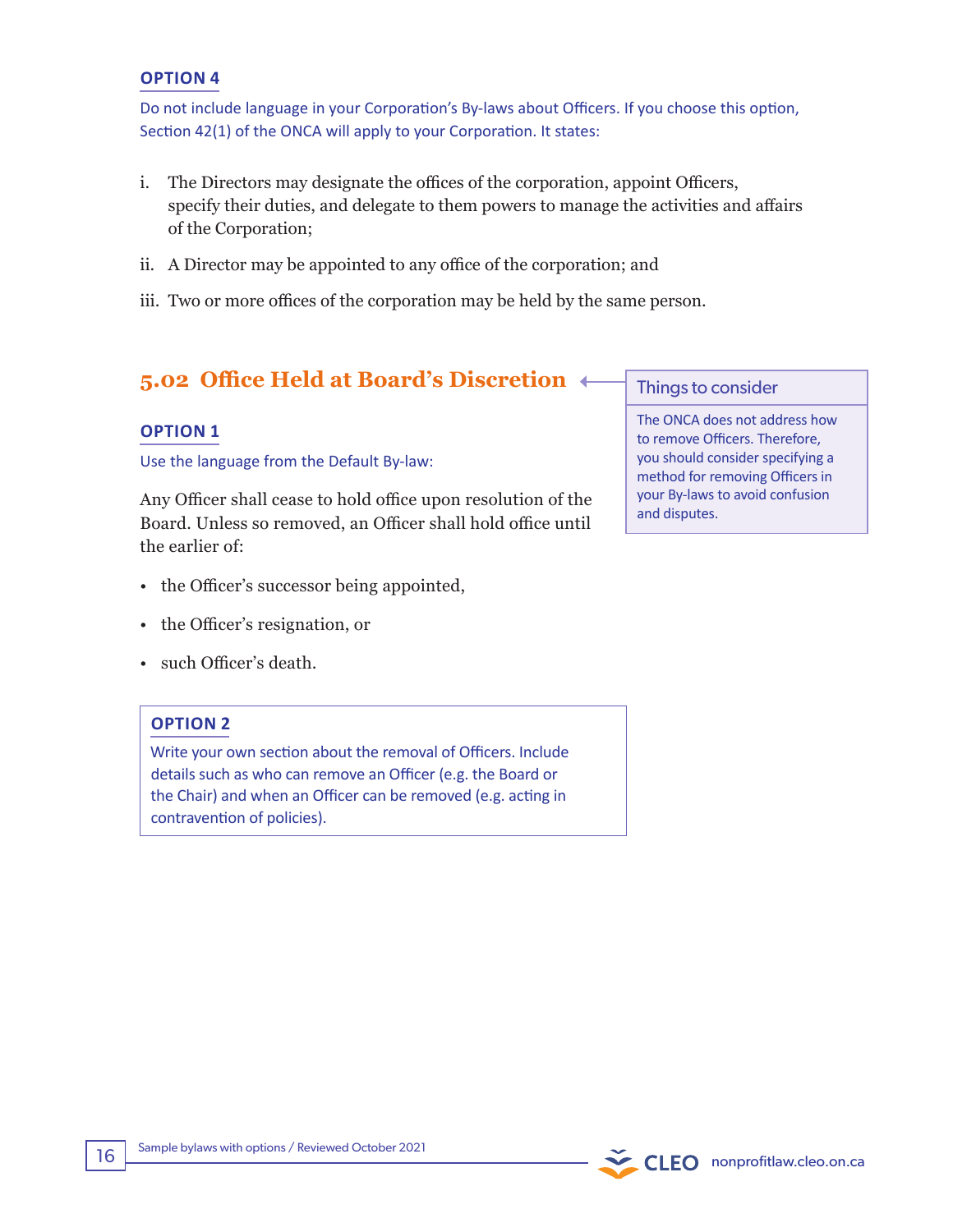# **5.03 Duties**

## **OPTION 1**

Use the language from the Default By-law:

Officers shall be responsible for the duties assigned to them and they may delegate to others the performance of any or all of such duties.

## **OPTION 2**

Use this wording:

Officers shall be responsible for the duties assigned to them and may not delegate to others the performance of any or all of such duties.

# **5.04 Duties of the Chair**

## **OPTION 1**

Use the language from the Default By-law:

The Chair shall perform the duties described in sections  $\leftarrow$ 3.04 and 9.05 and such other duties as may be required by law or as the Board may determine from time to time.

# **5.05 Duties of the President**

## **OPTION 1**

Use the language from the Default By-law:

The president shall perform the duties described in  $\leftarrow$ Schedule A and such other duties as may be required by law or as the Board may determine from time to time.

# **5.06 Duties of the Treasurer**

## **OPTION 1**

Use the language from the Default By-law:

The treasurer shall perform the duties described in  $\triangleleft$ Schedule B and such other duties as may be required by law or as the Board may determine from time to time.

#### Things to consider

These sections say that the Chair shall preside at Board and Members' meetings.

## Things to consider

Refer to Schedule A at the bottom of these By-laws. You may change the duties described in the schedule to meet your needs.

#### Things to consider

Refer to Schedule B at the bottom of these By-laws. You may change the duties described in the schedule to meet your needs.

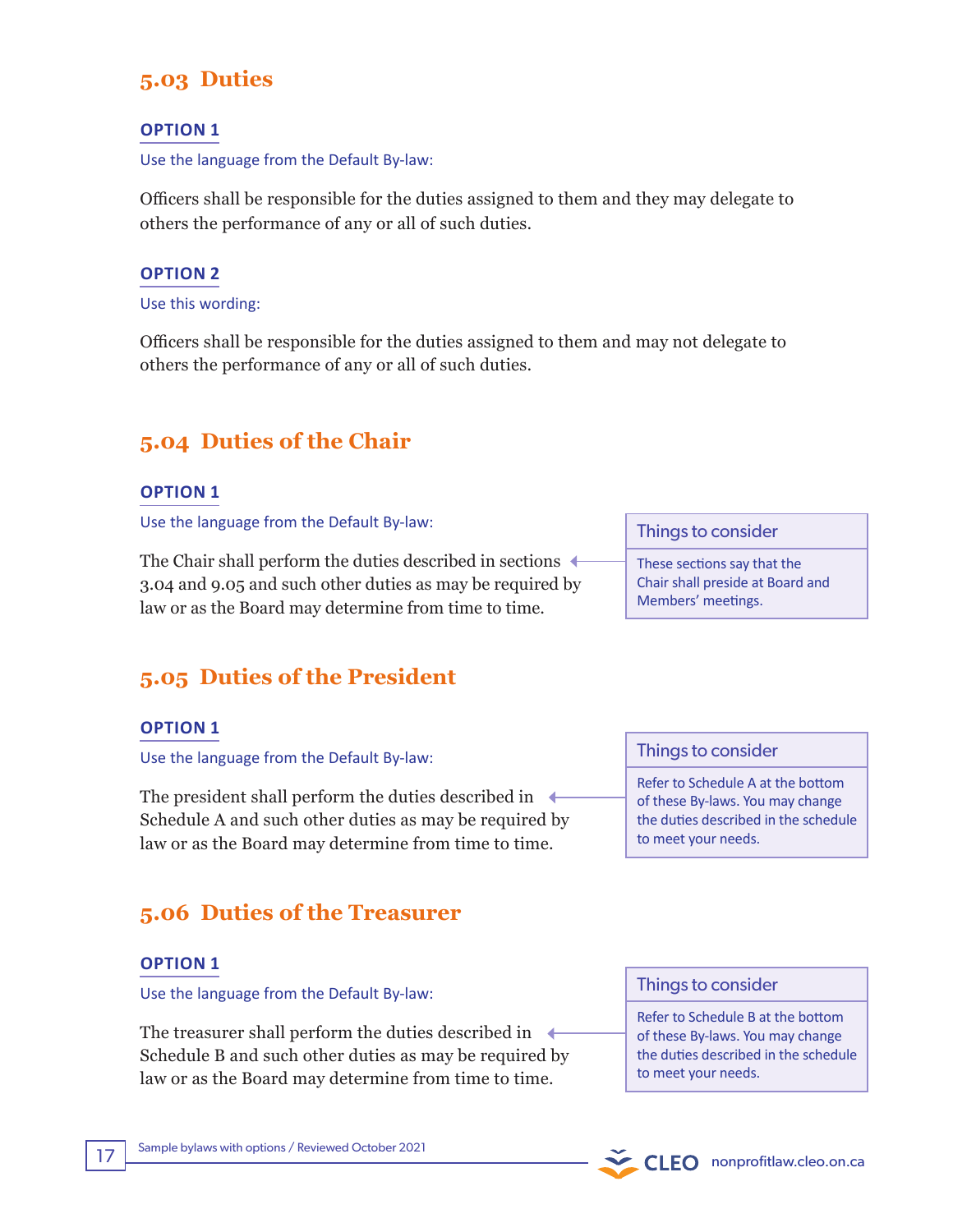# **5.07 Duties of the Secretary**

#### **OPTION 1**

Use the language from the Default By-law:

The secretary shall perform the duties described in Schedule C and such other duties as may be required by law or as the Board may determine from time to time.

# Section 6 – Protection of Directors and Others

# **6.01 Protection of Directors and Officers**

#### **OPTION 1**

Use the language from the Default By-law:

No Director, Officer or committee member of the Corporation is be liable for the acts, neglects or defaults of any other Director, Officer, committee member or employee of the Corporation or for joining in any receipt or for any loss, damage or expense happening to the Corporation through the insufficiency or deficiency of title to any property acquired by resolution of the Board or for or on behalf of the Corporation or for the insufficiency or deficiency of any security in or upon which any of the money of or belonging to the Corporation shall be placed out or invested or for any loss or damage arising from the bankruptcy, insolvency or tortious act of any person, firm or Corporation with whom or which any moneys, securities or effects shall be lodged or deposited or for any other loss, damage or misfortune whatever which may happen in the execution of the duties of his or her respective office or trust provided that they have:

- a. complied with the Act and the Corporation's articles and By-laws; and
- b. exercised their powers and discharged their duties in accordance with the Act.

Things to consider

Refer to Schedule C at the bottom of these By-laws. You may change the duties described in the schedule to meet your needs.

#### Things to consider

In more general terms, Section 46 of ONCA allows Corporations to indemnify Directors and Officers and to advance them money spent as a result of an action or a proceeding taken against them. That section uses very broad language regarding situations that may trigger indemnification. Section 46(3) limits when a Corporation can indemnify an individual.

A Corporation may also purchase and maintain insurance for its Directors and Officers.

A charitable Corporation must comply with the *Charities Accounting Act* or obtain a court order before purchasing such insurance.

These sections do not impose mandatory obligations. Therefore, unless your Corporation's By-laws state otherwise, your Corporation will not be obligated to indemnify, advance funds, or purchase insurance for its Directors and Officers.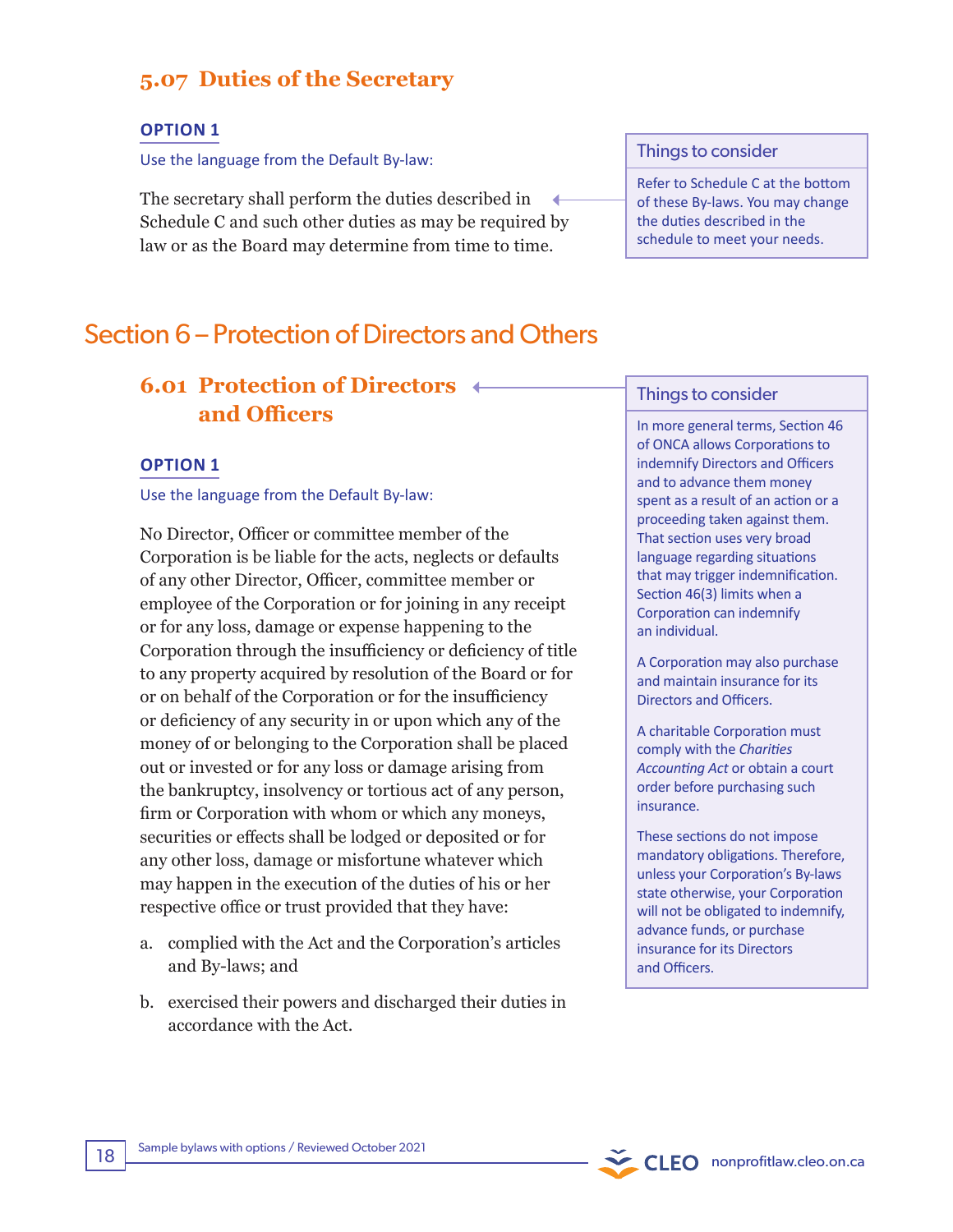# Section 7 – Conflict of Interest

# **7.01 Conflict of Interest**

### **OPTION 1**

Use the language from the Default By-law:

Things to consider

See Section 41 of the ONCA for more information. It describes a conflict of interest obligation for both Directors and Officers.

**A Director who is a party to a material contract or transaction or proposed material contract or transaction with the Corporation or is a director or officer of, or has a material interest in, any person who is a party to a material contract or transaction or proposed material contract or transaction with the Corporation shall make the disclosure required by the Act. Except as provided by the Act, no such Director shall attend any part of a meeting of Directors during which the contract or transaction is discussed or vote on any resolution to approve any such contract or transactiony.**

# **7.02 Charitable Corporations**

## **OPTION 1**

Use the language from the Default By-law:

**No Director shall, directly or through an associate, receive a financial benefit, through a contract or otherwise, from the Corporation if it is a charitable corporation unless the provisions of the Act and the law applicable to charitable corporations are complied with.**

## **OPTION 2**

Delete this section if your Corporation is not a charitable Corporation.

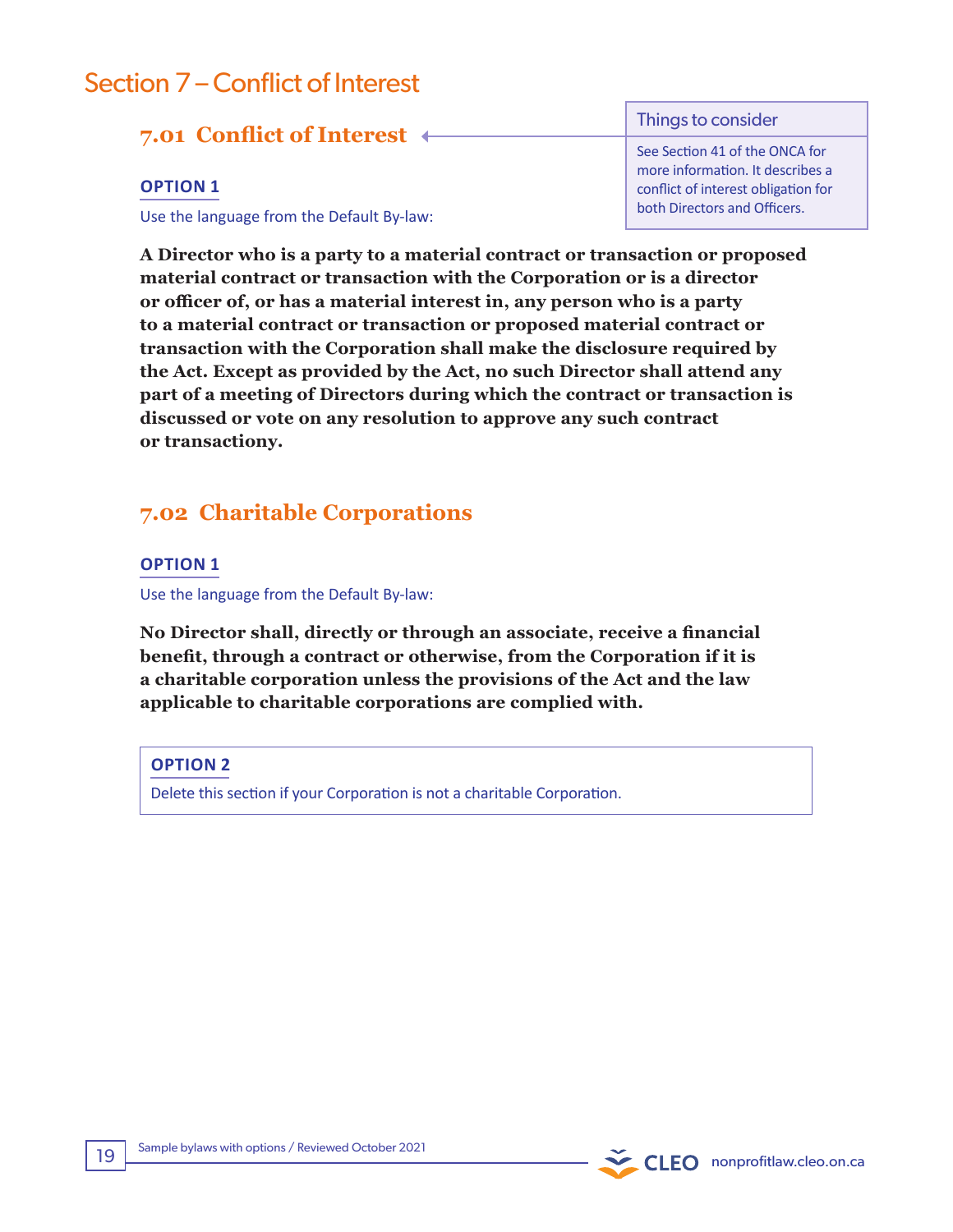# Section 8 – Members

# **8.01 Members**

## **OPTION 1**

Use the language from the Default By-law:

Membership in the Corporation shall consist of the incorporators named in the articles and such other persons interested in furthering the Corporation's purposes and who have been accepted into Membership in the Corporation by resolution of the Board.

## **OPTION 2 (For one Membership class composed only of individuals)**

#### Use this wording:

Membership in the Corporation shall consist of the incorporators named in the articles and such other individuals interested in furthering the Corporation's purposes and who have been accepted into Membership in the Corporation by resolution of the Board.

# **OPTION 3 (For two Membership classes composed only of individuals)**

Use this wording:

Membership in the Corporation shall consist of two classes of Members, namely, Class A Members and Class B Members. The Board may, by resolution, approve the admission of the Members of the Corporation. Members may also be admitted in such other manner as may be prescribed by the Board by resolution. The following conditions of Membership shall apply:

#### Things to consider

The ONCA requires language in your by-laws that details the conditions for being a Member of your corporation, including whether a corporation can be a Member (Section 48(1)).

See "Choosing a membership structure" at nonprofitlaw.cleo.on.ca for more information.

#### Things to consider

If your organization is not newlyincorporated, and wants to use Option 1 or Option 2, delete the words "the incorporators named in the articles and such other".

#### Things to consider

The ONCA's reference to "persons" includes individuals, Corporations, and other entities.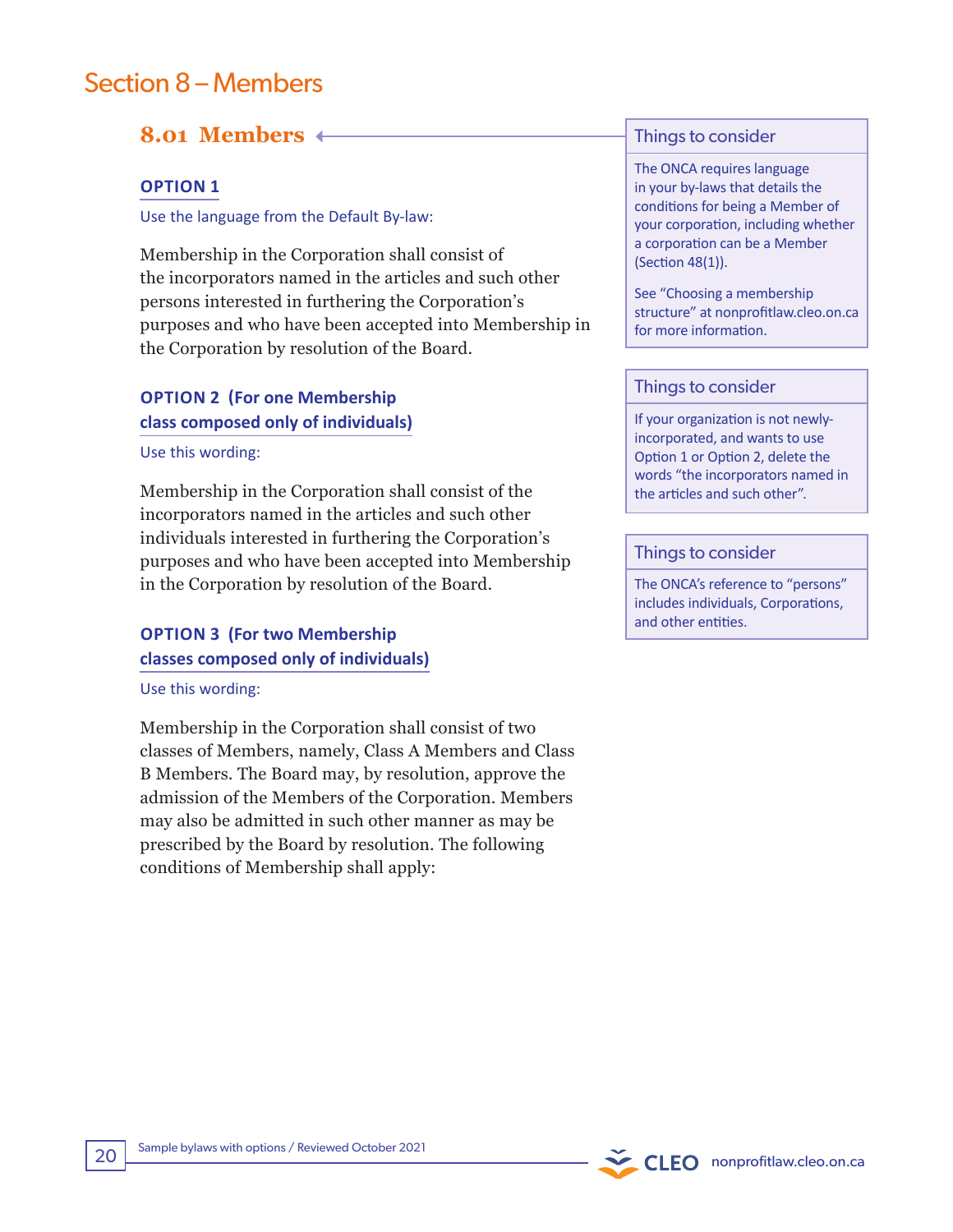## Class A Members

Class A Members shall be individuals who have applied and been accepted for Class A Membership in the Corporation.

The term of Membership of a Class A Member shall be one year, subject to renewal in accordance with the policies of the Corporation.

As set out in the articles, each Class A Member is entitled to receive notice of, attend, and vote at all meetings of Members, and each Class A Member shall be entitled to one (1) vote at such meetings.

## Class B Members

Class B Members shall be individuals who have applied and been accepted for Class B Membership in the Corporation.

The term of Membership of a Class B Member shall be one year, subject to renewal in accordance with the policies of the Corporation.

Subject to the Act and the articles, a Class B Member shall not be entitled to receive notice of, attend, or vote at meetings of the Members of the Corporation.

**OPTION 4 (For two Membership classes composed of individuals, corporations, and other entities which are all considered "persons")**

## Use this wording:

Membership in the Corporation shall consist of two classes of Members, namely, Class A Members and Class B Members. The Board may, by resolution, approve the admission of the Members of the Corporation. Members may also be admitted in such other manner as may be prescribed by the Board by resolution. The following conditions of Membership shall apply:

## Class A Members

Class A Members shall be persons who have applied and been accepted for Class A Membership in the Corporation.

- i. The term of Membership of a Class A Member shall be one year, subject to renewal in accordance with the policies of the Corporation.
- ii. As set out in the articles, each Class A Member shall be entitled to receive notice of, attend, and vote at all meetings of Members and each such Class A Member shall be entitled to one (1) vote at such meetings.

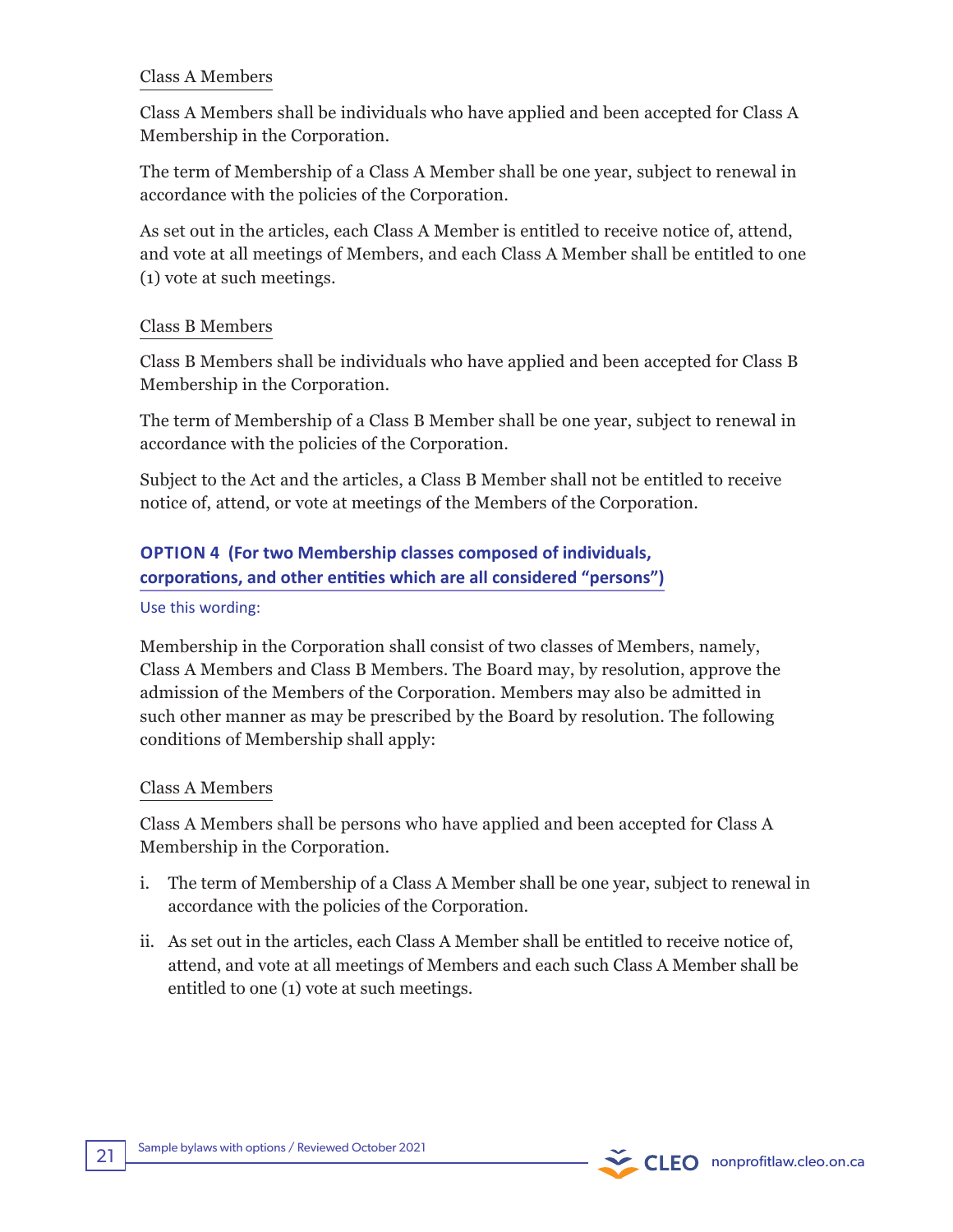## Class B Members

- i. Class B Members shall be persons who have applied and been accepted for Class B Membership in the Corporation.
- ii. The term of Membership of a Class B Member shall be one year, subject to renewal in accordance with the policies of the Corporation.
- iii. Subject to the Act and the articles, a Class B Member shall not be entitled to receive notice of, attend, or vote at meetings of the Members of the Corporation.

# **OPTION 5**

Write your own section about your Corporation's conditions of Membership.

# **8.02 Membership**

## **OPTION 1**

Use the language from the Default By-law:

A Membership in the Corporation is not transferable and automatically terminates if the Member resigns or such Membership is otherwise terminated in accordance with the Act.

# **OPTION 2**

Write your own section about the transferability of Membership in your Corporation.

## **OPTION 3**

Do not include language in your Corporation's By-laws about transferability of a Membership. If you choose this option, the default rule under the ONCA is that a Membership may be transferred only to the Corporation.

### Things to consider

If your articles provide for two or more classes of Members, then your By-laws must include all of the following:

- the conditions for Membership in each class
- how to withdraw from a class
- how to transfer to another class
- how Membership in a class ends (see Section 48(3) of the ONCA)

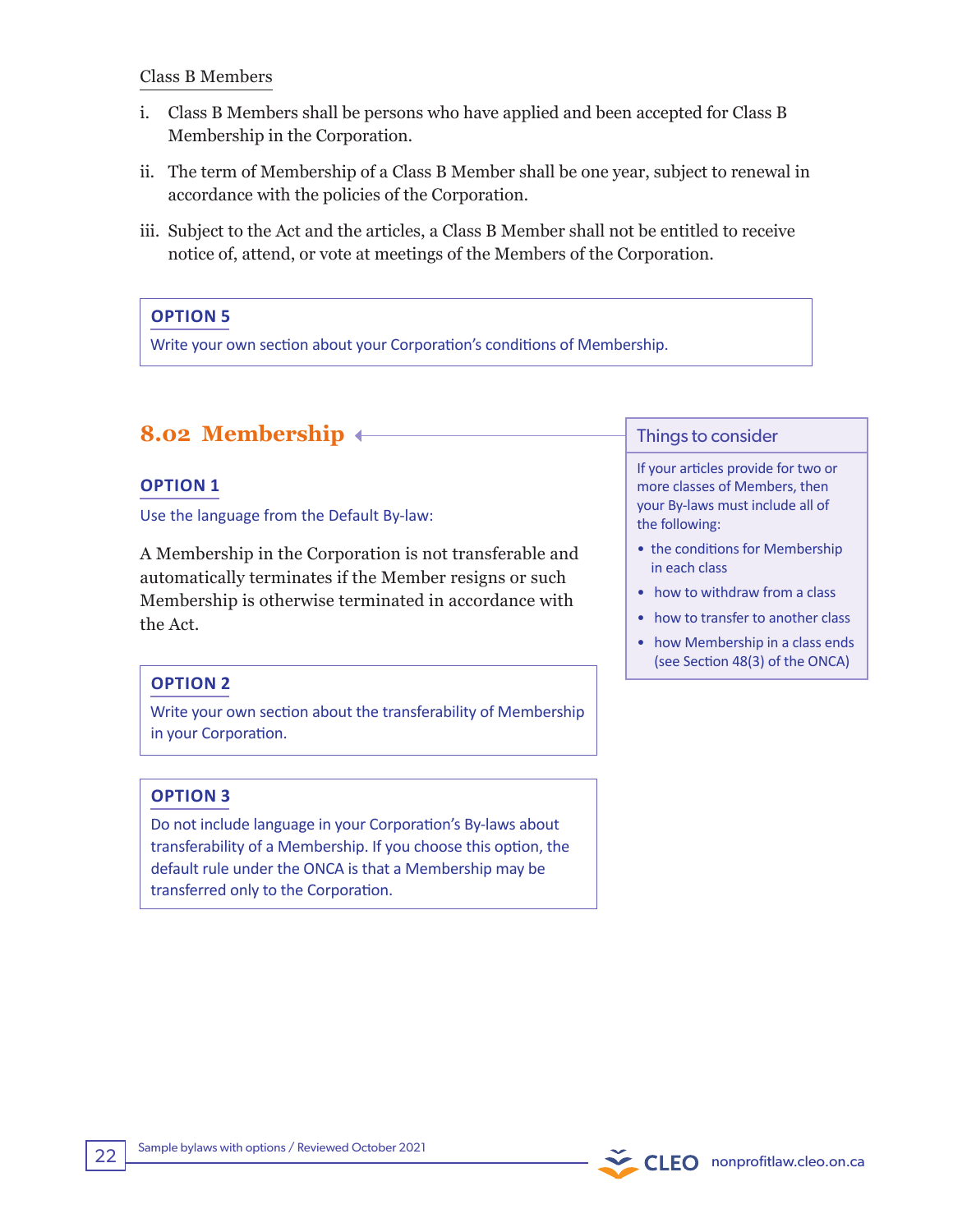# **8.03 Disciplinary Act or Termination of Membership for Cause**

### **OPTION 1**

Use the language from the Default By-law:

- a. Upon 15 days' written notice to a Member, the Board may pass a resolution authorizing disciplinary action or the termination of Membership for violating any provision of the articles or By-laws.
- b. The notice shall set out the reasons for the disciplinary action or termination of Membership. The Member receiving the notice shall be entitled to give the Board a written submission opposing the disciplinary action or termination not less than 5 days before the end of the 15-day period. The Board shall consider the written submission of the Member before making a final decision regarding disciplinary action or termination of Membership.

#### Things to consider

Giving your Board these powers will ensure that a Member cannot undermine your Board's obligation to act in your Corporation's best interests.

If your Board has this power, your By-laws must include when and how the Board can exercise the power so that Members are treated fairly.

The ONCA does not give any details on how or when members may be disciplined, other than that the Directors, the Members, or any committee of Directors or Members may have the power to discipline a Member or terminate a Membership in good faith and in a fair and reasonable manner. Section 51(3) describes ways to ensure that a procedure is fair and reasonable.

## **OPTION 2**

Write your own By-law about the discipline of Members, which could:

- specify different or additional causes for discipline and termination;
- specify a longer notice requirement;
- give the Member the right to be heard orally; and/or
- give the Member the right to be heard more than 5 days before the disciplinary action or termination.

## **OPTION 3**

Do not include a By-law about the discipline or termination of Members. If you choose this option, the Board will not have the power to discipline or terminate Members. A membership will terminate only if Section 50(1) of the ONCA applies.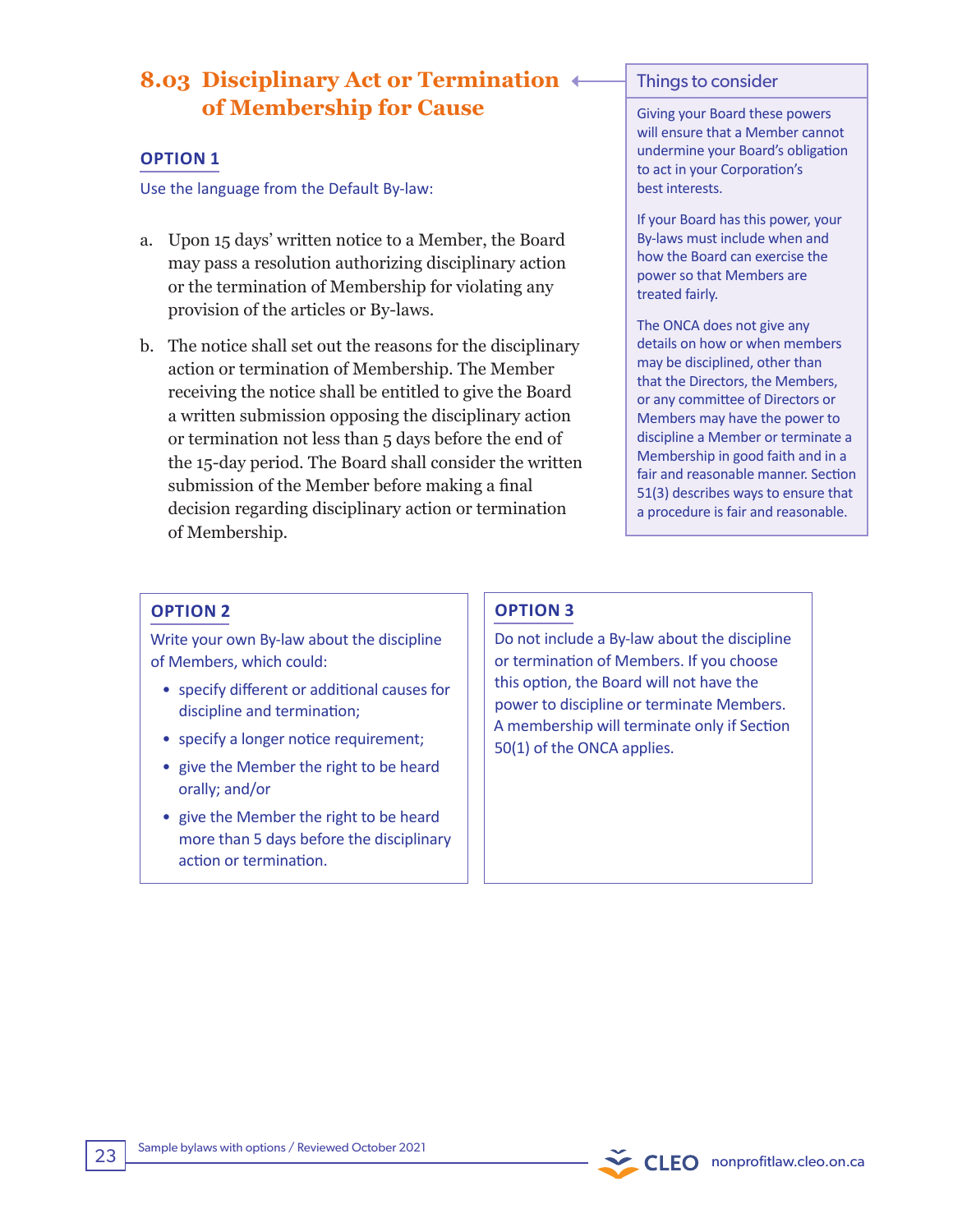# Section 9 – Members' Meetings

# **9.01 Annual Meeting**

## **OPTION 1**

Use the language from the Default By-law:

The annual meeting shall be held on a day and at a place within Ontario fixed by the Board. **Any Member, upon request, shall be provided, not less than five business days or other number of days that may be further prescribed in regulations before the annual meeting, with a copy of the approved financial statements, auditor's report or review engagement report and other financial information required by the By-laws or articles.**

#### Things to consider

A Members' meeting can be held outside Ontario if the place is specified in the articles or all the Members entitled to vote at the meeting agree that the meeting is to be held at that place. See Section 53(2) of the ONCA.

See Section 84(2) for the requirement to provide information to Members prior to a meeting.

See Section 56 for information on "proposals" put forward by Members.

The business transacted at the annual meeting shall include:

- a. receipt of the agenda;
- b. receipt of the minutes of the previous annual and subsequent special meetings;
- c. consideration of the financial statements;
- d. report of the auditor or person who has been appointed to conduct a review engagement;
- e. reappointment or new appointment of the auditor or a person to conduct a review engagement for the coming year;
- f. election of Directors; and
- g. such other or special business as may be set out in the notice of meeting.

No other item of business shall be included on the agenda for annual meeting unless a Member's proposal has been given to the secretary prior to the giving of notice of the annual meeting in accordance with the Act, so that such item of new business can be included in the notice of annual meeting.

## **OPTION 2**

Write your own section about annual Members' meetings. You could specify the time and place of the meeting. Remember that the place may be outside of Ontario only if your articles say so or if all the Members entitled to vote at the meeting agree to that place.

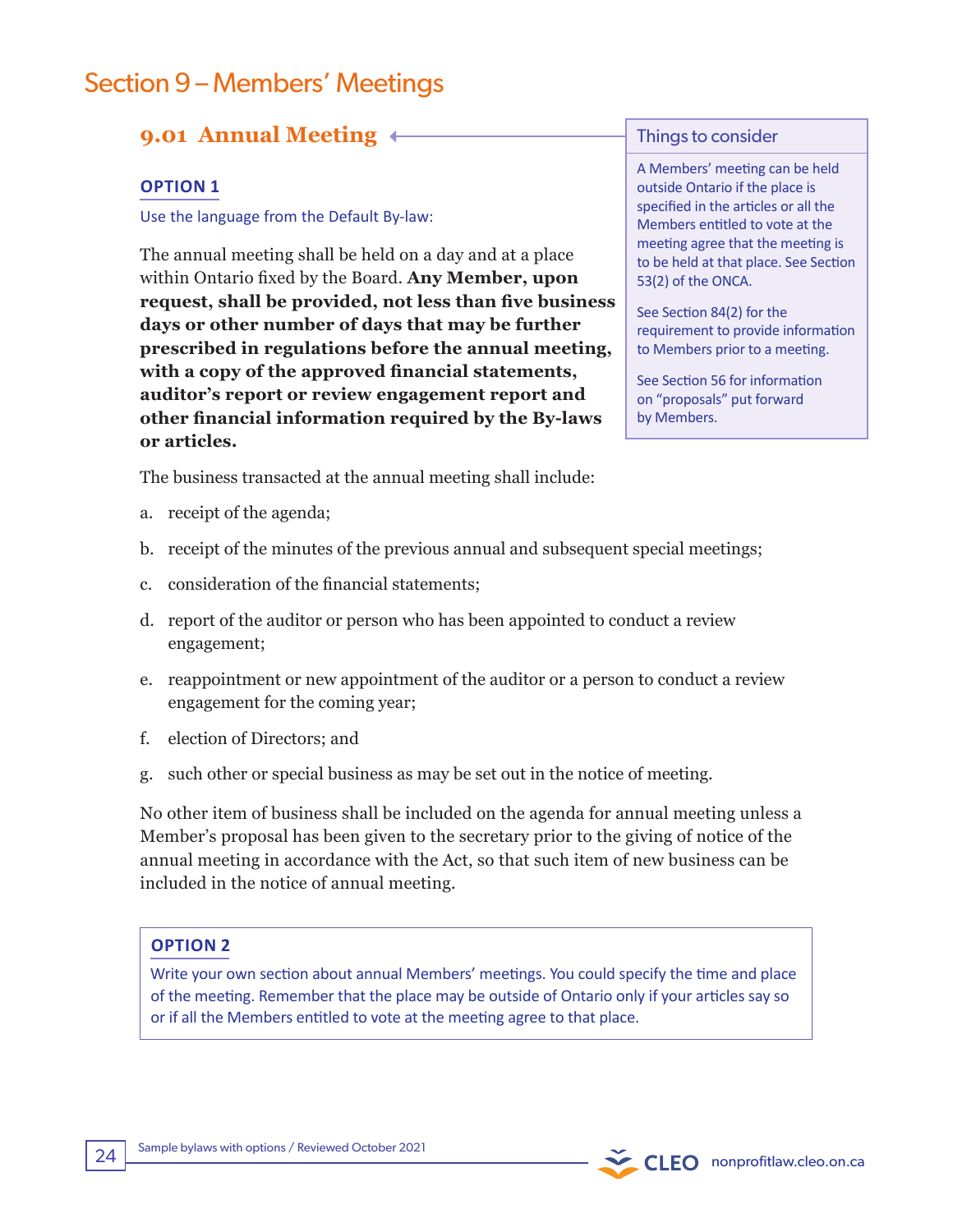# **9.02 Special Meetings**

### **OPTION 1**

Use the language from the Default By-law:

**The Directors may call a special meeting of the Members. The Board shall call a special meeting on written requisition of** the Members who hold at least 10 per cent of votes that may be cast at the meeting sought to be held **within 21 days after receiving the requisition unless the Act provides otherwise.**

#### **OPTION 2**

Use Option 1 but state that less than one-tenth of the voting Members may requisition a special meeting.

### Things to consider

Consider how easy you want it to be for Members to demand a special meeting, and then adjust the required proportion of demanding Members accordingly. For example, if you have several hundred voting Members, it might be hard to get 10% of them to coordinate a demand for a special meeting.

See Sections 52 and 60 for information on special meetings of Members.

Section 60(1) states that Members who hold at least 10% of votes that may be cast at a meeting of the Members may demand a meeting. Therefore, it is 10% of the voting Members that is required. Your by-laws could set a lower percentage.

# **9.03 Notice**

### **OPTION 1**

Use the language from the Default By-law:

**Subject to the Act, not less than 10 and not more than 50 days written notice of any annual or special Members' meeting shall be given in the manner specified in the Act to each Member,each Director and to the auditor or person appointed to conduct a review engagement. Notice of any meeting where special business will be transacted must contain sufficient information to permit the Members to form a reasoned judgment on the decision to be taken, and state the text of any special resolution to be submitted to the meeting.**

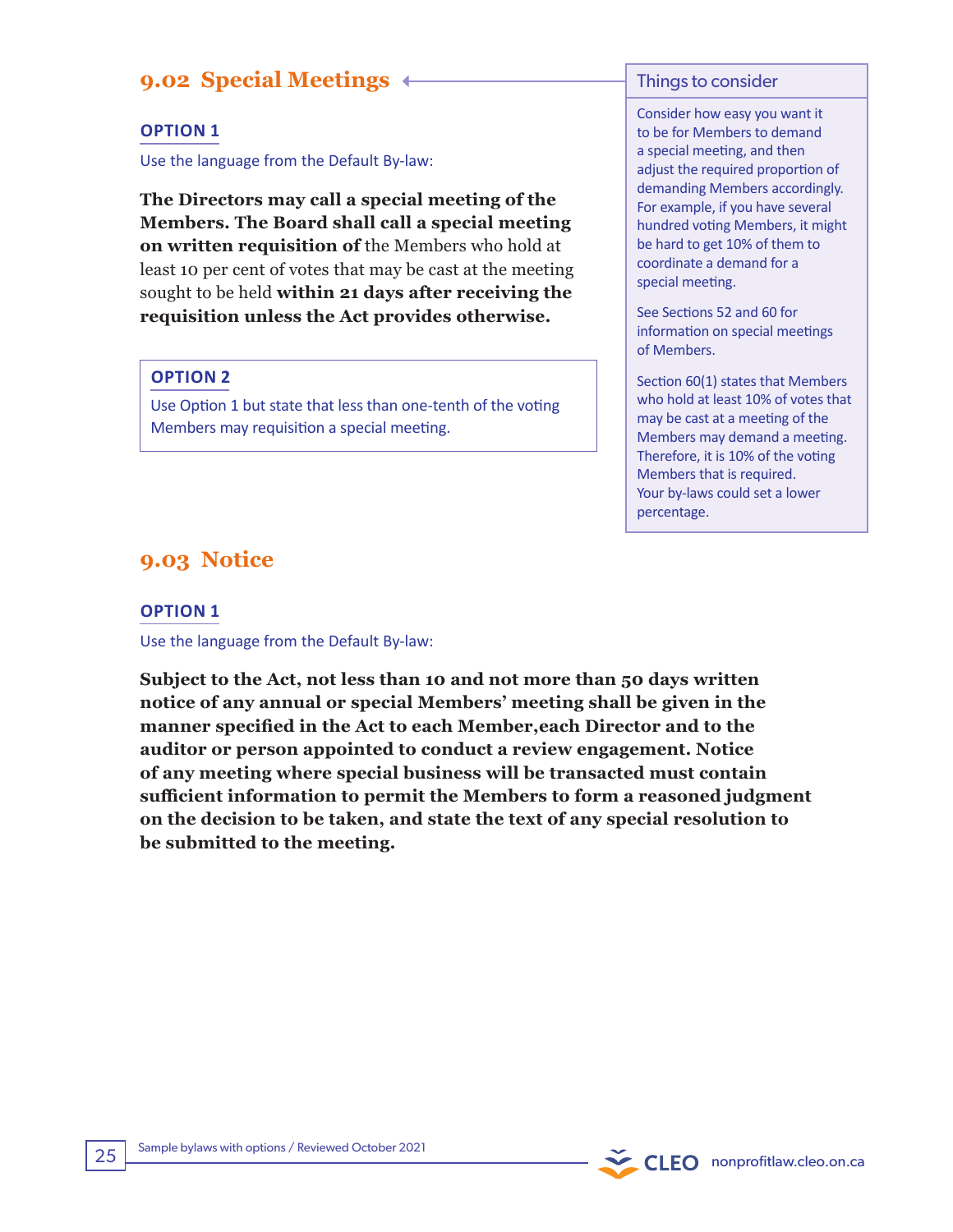# **9.04 Quorum**

# **OPTION 1**

Use the language from the Default By-law:

A quorum for the transaction of business at a Members' meeting is a majority of the Members entitled to vote at the meeting, whether present in person or by proxy (Section  $64(1)$ ). If a quorum is present at the opening of a meeting of the Members, the Members present may proceed with the business of the meeting, even if a quorum is not present throughout the meeting.

## **OPTION 2**

Use this wording:

A quorum for the transaction of business at a Members' meeting is [x] percent of the Members entitled to vote at the meeting, whether present in person or by proxy. A quorum must be present throughout the meeting in order for the Members to proceed with the business of the meeting.

## **OPTION 3**

Write your own section about quorum at meetings of Members, but it must respect Members' right to attend meetings by proxy. The By-laws can state that quorum must be present, or does not need to be present, throughout the meeting in order for business to occur (Section 57(3)).

# **9.05 Chair of the Meeting**

## **OPTION 1**

Use the language from the Default By-law:

The Chair shall be the chair of the Members' meeting; in the Chair's absence, the Members present at any Members' meeting shall choose another Director as chair and if no Director is present or if all of the Directors present decline to act as chair, the Members present shall choose one of their number to chair the meeting.

### Things to consider

Consider the balance you want to have between a quorum that is easy to achieve and having enough members present to make credible decisions.

Things to consider

This By-law may help avoid confusion or delays at members' meetings.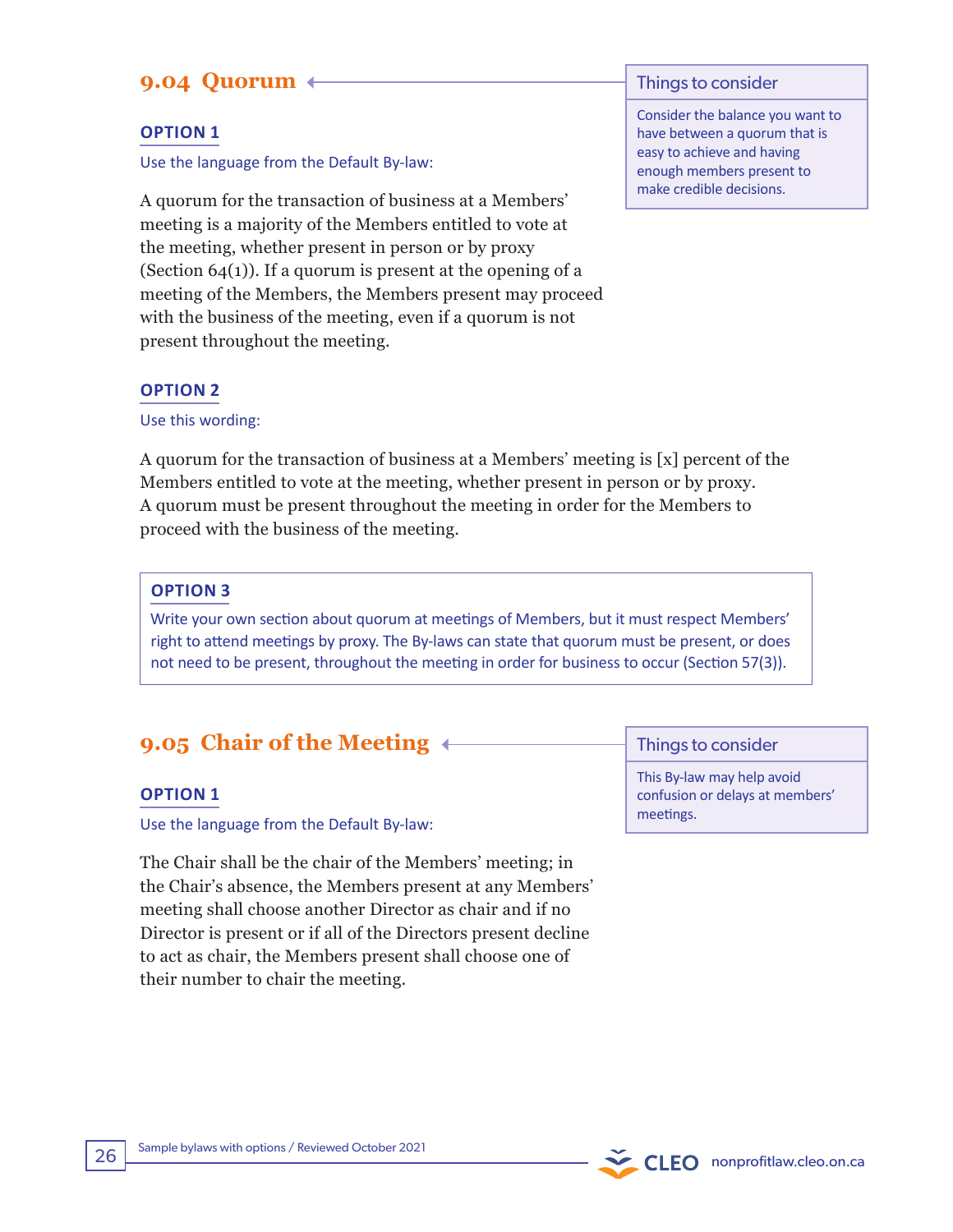# **9.06 Voting of Members**

#### **OPTION 1**

#### Use the language from the Default By-law:

Business arising at any Members' meeting shall be decided by a majority of votes unless otherwise required by the Act or the By-law provided that:

- a. each Member shall be entitled to one vote at any meeting;
- b. votes shall be taken by a show of hands among all Members present and the chair of the meeting, if a Member, shall have a vote;
- c. an abstention shall not be considered a vote cast;
- d. before or after a show of hands has been taken on any question, the chair of the meeting may require, or any Member may demand, a written ballot. A written ballot so required or demanded shall be taken in such manner as the chair of the meeting shall direct;
- e. if there is a tie vote, the chair of the meeting shall require a written ballot, and shall not have a second or casting vote. If there is a tie vote upon written ballot, the motion is lost; and
- f. whenever a vote by show of hands is taken on a question, unless a written ballot is required or demanded, a declaration by the chair of the meeting that a resolution has been carried or lost and an entry to that effect in the minutes shall be conclusive evidence of the fact without proof of the number or proportion of votes recorded in favour of or against the motion.

#### **OPTION 2**

Write your own section using some or none of the language in Option 1.

#### Things to consider

To give any of your Members more than one vote, you must state that rule in your articles.

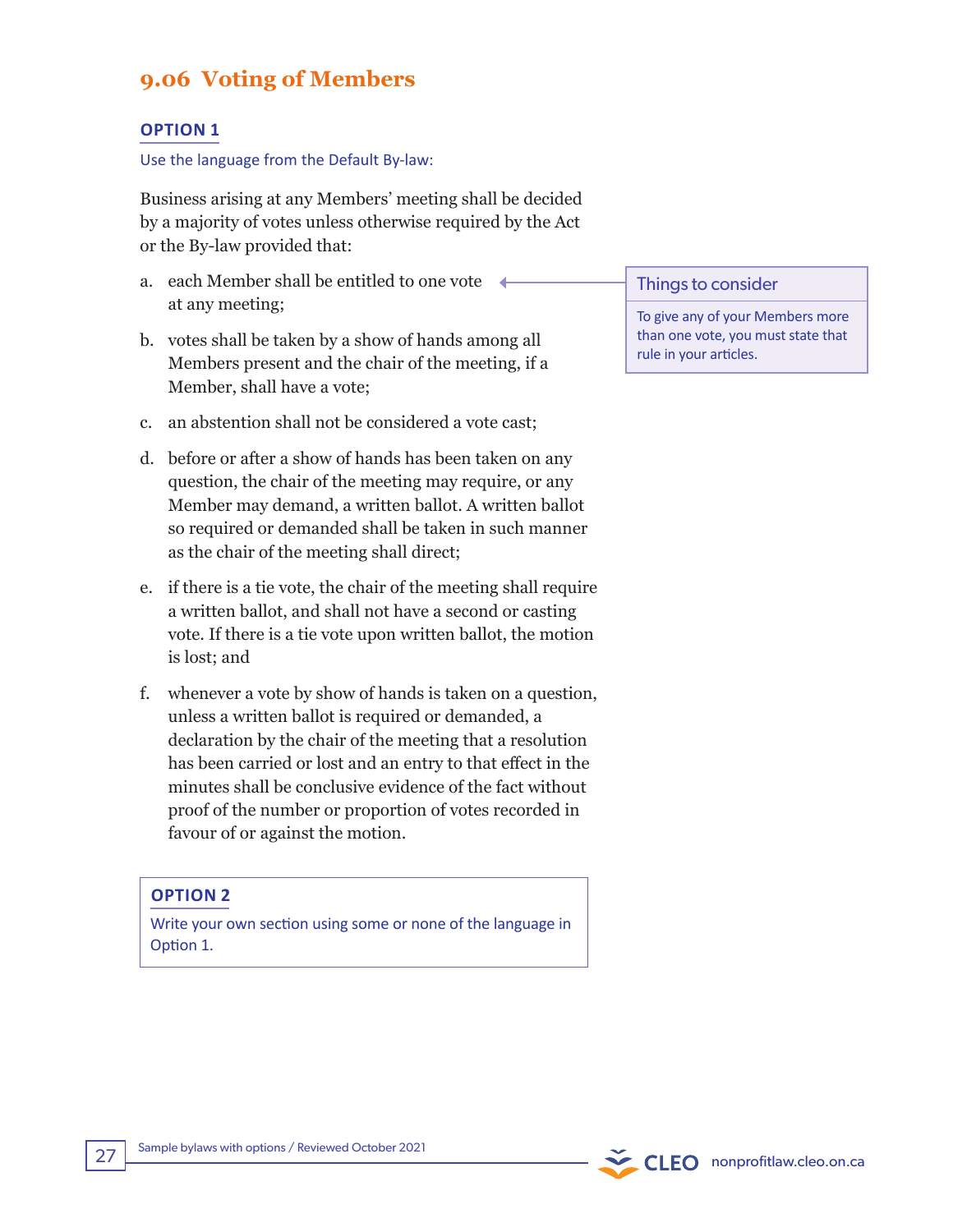# **9.07 Adjournments**

### **OPTION 1**

#### Use the language from the Default By-law:

The Chair may, with the majority consent of any Members' meeting, adjourn the same from time to time and no notice of such adjournment need be given to the Members, unless the meeting is adjourned by one or more adjournments for an aggregate of 30 days of more. Any business may be brought before or dealt with at any adjourned meeting which might have been brought before or dealt with at the original meeting in accordance with the notice calling the same.

#### **OPTION 2**

#### Use this wording:

The Chair may, with the majority consent of any Members' meeting, adjourn the same from time to time. The Members must be provided with notice of the adjourned meeting. Any business may be brought before or dealt with at any adjourned meeting which might have been brought before or dealt with at the original meeting in accordance with the notice calling the same.

#### **OPTION 3**

Write your own section about adjourning Members' meetings.

#### **OPTION 4**

Do not include language in your By-laws about adjournments of Members' meetings. If you choose this option, notice of an adjourned meeting will not be required unless the meeting is adjourned for more than 30 days (Section 55(5)).

#### Things to consider

If your Members' meetings regularly run overtime, this By-law may help avoid confusion or delays.

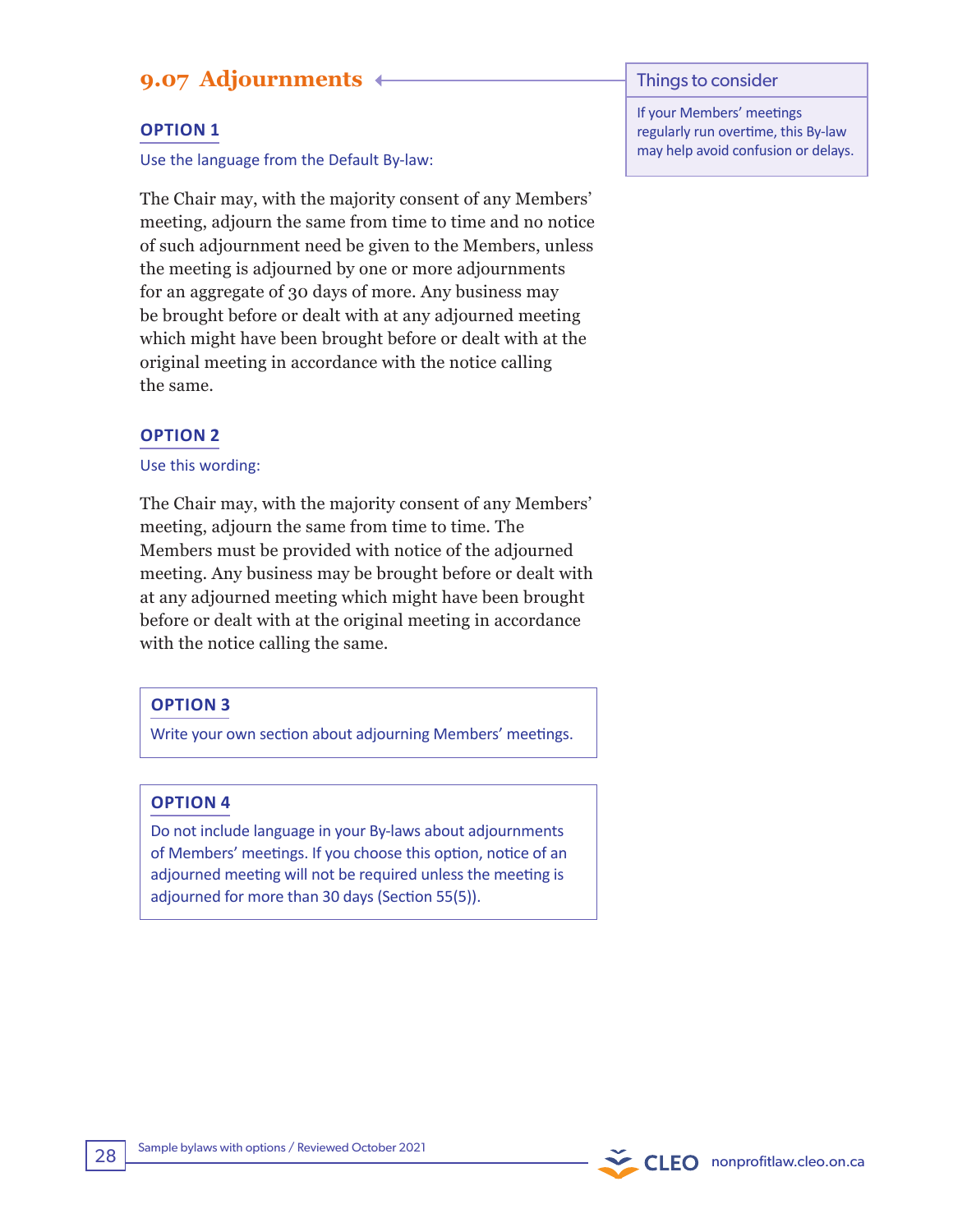# **9.08 Persons Entitled to be Present**

## **OPTION 1**

#### Use the language from the Default By-law:

The only persons entitled to attend a Members' meeting are **the Members, the Directors, the auditors of the Corporation** (or the person who has been appointed to conduct a review engagement, if any) and others who are entitled or required under any provision of the Act or the articles to be present at the meeting. Any other person may be admitted only if invited by the Chair of the meeting or with the majority consent of the Members present at the meeting.

#### **OPTION 2**

Write your own section that allows other individuals to attend Members' meetings in addition to Members, Directors, auditors, and individuals conducting review engagements.

## **OPTION 3**

Do not include language in your By-laws about who is entitled to attend Members' meetings. If you choose this option, only Members, Directors, and the auditor/person conducting a review engagement will be entitled to attend (Sections 33 & 75).

# $Section 10 - Notices$   $\leftarrow$

# **10.01 Services**

## **OPTION 1**

#### Use the language from the Default By-law:

Any notice required to be sent to any Member or Director or to the auditor or person who has been appointed to conduct a review engagement of the Corporation shall be delivered personally, or sent by prepaid mail, facsimile, email or other electronic means to any such Member at the Member's latest address as shown in the records of the Corporation; and to such Director at his or her latest address as shown in the records of the Corporation or in the most recent notice or return filed under the Corporations Information Act, whichever is the more current; and to the auditor or the person who has been appointed to conduct a review engagement at its business address; provided always that notice may be waived or the time for giving the notice may be abridged at any time with the consent in writing of the person entitled thereto.

Allowing several forms of notice will provide flexibility. However, it might lead to confusion if recipients expect a consistent form of notice.

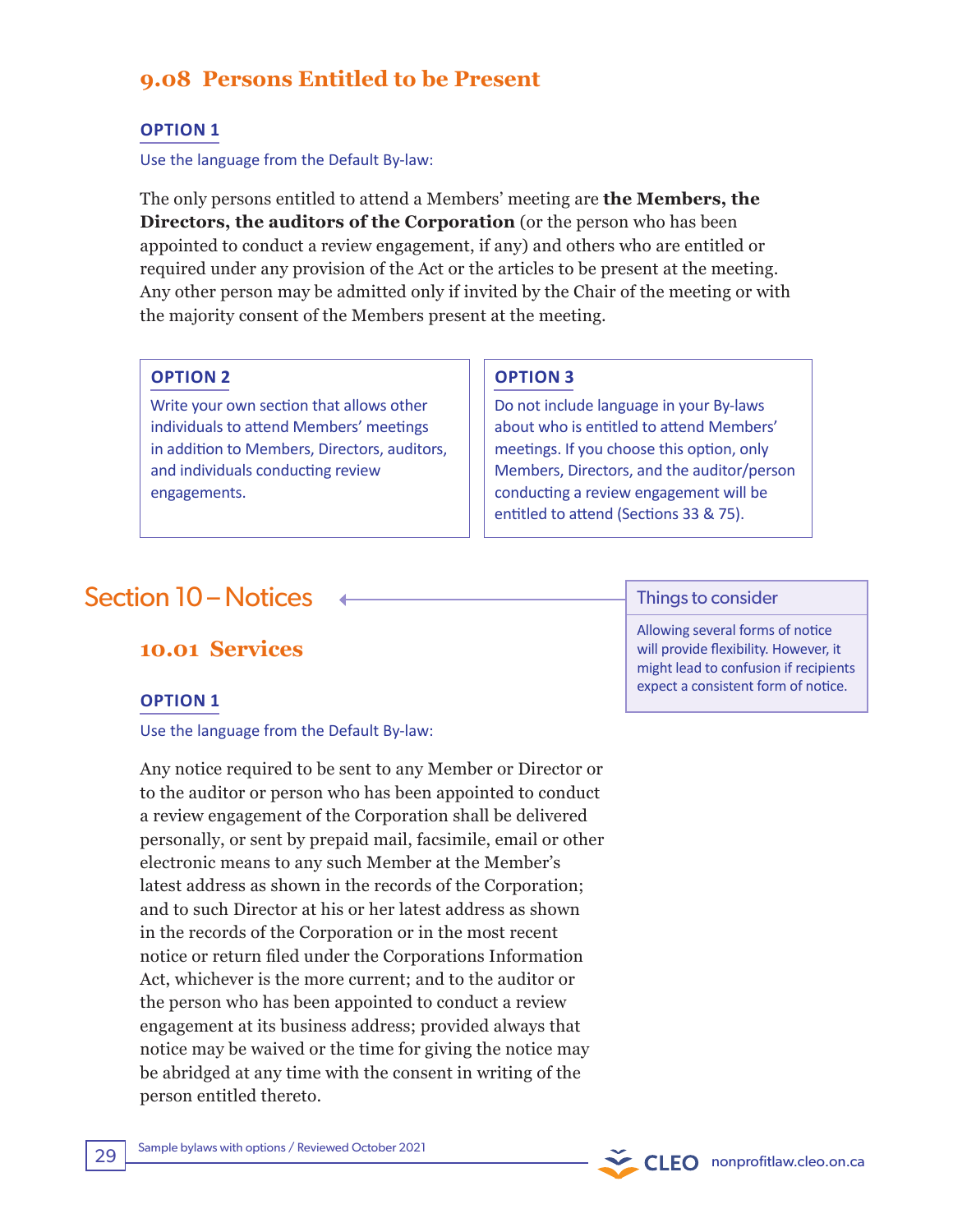## **OPTION 2**

#### Use this wording:

Any notice required to be sent to any Member or Director or to the auditor or person who has been appointed to conduct a review engagement shall be delivered personally to any such Member or Director at their latest address as shown in the records of the Corporation and to the auditor or the person who has been appointed to conduct a review engagement at its business address, or if no address be given then to the last address of such Member or Director known to the secretary; provided always that notice may be waived or the time for the notice may be waived or abridged at any time with the consent in writing of the person entitled thereto.

## **OPTION 3**

Write your own language about service that permits personal delivery and some of the other methods listed in the Default By-law.

# **10.02 Error or Omission in Giving Notice**

#### **OPTION 1**

Use the language from the Default By-law:

The accidental omission to give any notice to any Member, Director, Officer, member of a committee of the Board or auditor or person conducting a review engagement, if any, or the non-receipt of any notice by any such person where the Corporation has provided notice in accordance with the By-laws or any error in any notice not affecting its substance shall not invalidate any action taken at any meeting to which the notice pertained or otherwise founded on such notice.

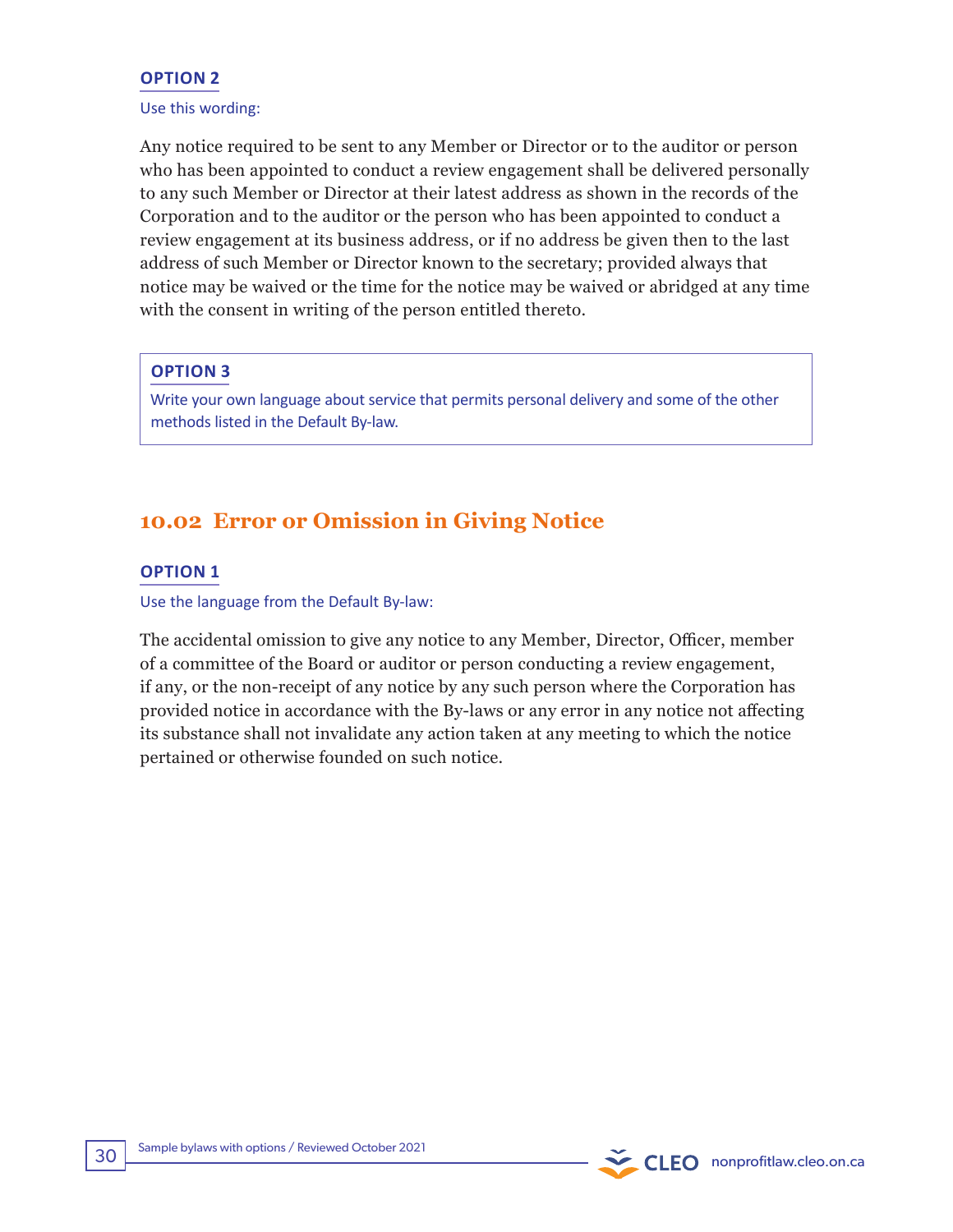# Section 11 – Adoption and Amendment of By-laws

# **11.01 Amendments to By-laws**

#### **OPTION 1**

Use the language from the Default By-law:

The Board may from time to time in accordance with the Act amend or repeal and replace this By-law.

#### **OPTION 2**

#### Use this wording:

The Members may from time to time amend this By-law if at least [x]% of the Members approve the amendment. The Board may not amend these By-laws.

#### **OPTION 3**

#### Use this wording:

This By-law may be amended by a majority vote of the Board and the Members.

#### **OPTION 4**

Do not include language in your Corporation's By-laws about amending your By-laws. If you choose this option, the default rule under the ONCA is that your Board will be able to amend your Corporation's By-laws subject to certain exceptions and to the subsequent approval of your Members (Section 17).

Enacted [insert date, except where Corporation is deemed to have passed this by-law under subsection 18(1) of the Act.].

\_\_\_\_\_\_\_\_\_\_\_\_\_\_\_\_\_\_\_\_\_\_\_\_\_\_\_\_\_\_\_ \_\_\_\_\_\_\_\_\_\_\_\_\_\_\_\_\_\_\_\_\_\_\_\_\_\_\_\_\_\_\_

[If appointed, insert President Name] [If appointed, insert Secretary Name]

Things to consider

Consider how much control and oversight you want your Members to have over changes to these By-laws.

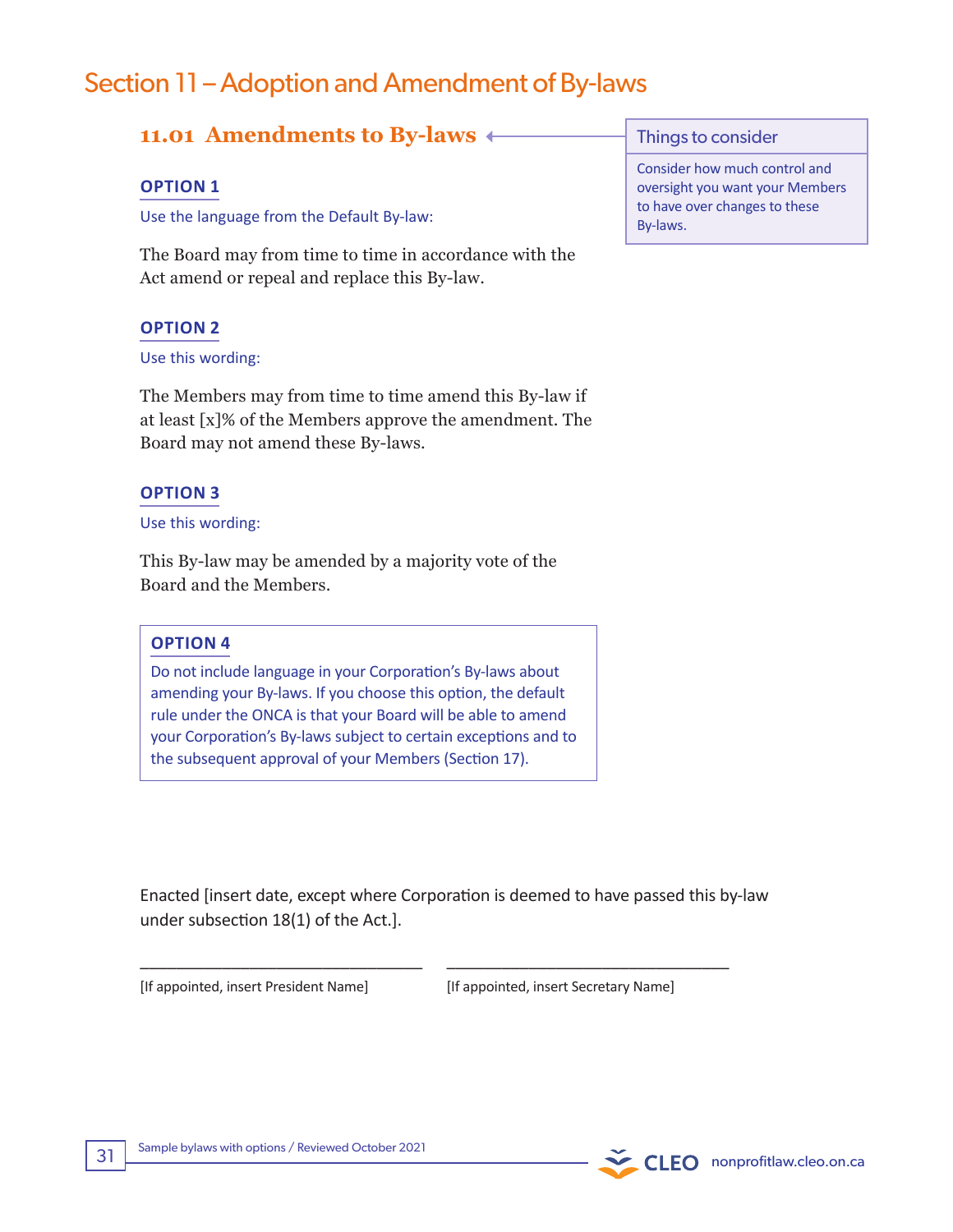# SCHEDULE A Position Description of the President

# Role Statement

The president provides leadership to the Board, ensures the integrity of the Board's process and represents the Board to outside parties. The president co-ordinates Board activities in fulfilling its governance responsibilities and facilitates co-operative relationships among Directors and between the Board and senior management, if any, of the Corporation. The president ensures the Board discusses all matters relating to the Board's mandate.

# **Responsibilities**

**Agendas.** Establish agendas aligned with annual Board goals and preside over Board meetings if also holding the office of Chair. Ensure meetings are effective and efficient for the performance of governance work. Ensure that a schedule of Board meetings is prepared annually.

**Direction.** Serve as the Board's central point of communication with the senior management, if any, of the Corporation; provide guidance to senior management, if any, regarding the Board's expectations and concerns. In collaboration with senior management, develop standards for Board decision-support packages that include formats for reporting to the Board and level of detail to be provided to ensure that management strategies and planning and performance information are appropriately presented to the Board.

**Performance Appraisal.** Lead the Board in monitoring and evaluating the performance of senior management, if any, through an annual process.

**Work Plan.** Ensure that a Board work plan is developed and implemented that includes annual goals for the Board and embraces continuous improvement.

**Representation.** Serve as the Board's primary contact with the public.

**Reporting.** Report regularly to the Board on issues relevant to its governance responsibilities.

**Board Conduct.** Set a high standard for Board conduct and enforce policies and By-laws concerning Directors' conduct.

**Mentorship.** Serve as a mentor to other Directors. Ensure that all Directors contribute fully. Address issues associated with underperformance of individual Directors.

**Succession Planning.** Ensure succession planning occurs for senior management, if any, and Board.

**Committee Membership.** Serve as Member on all Board committees.

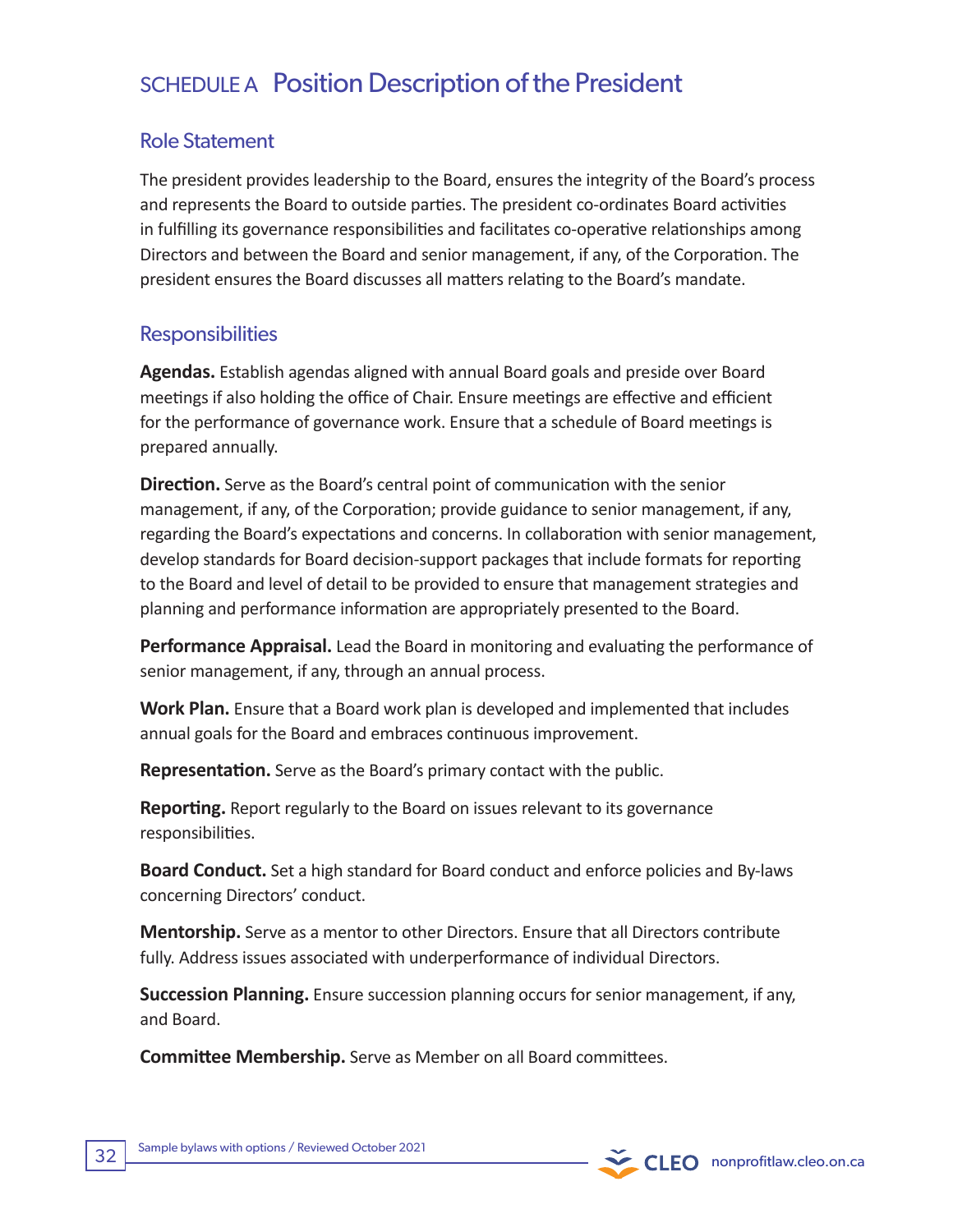# SCHEDULE B Position Description of the Treasurer

# Role Statement

The treasurer works collaboratively with the president and senior management, if any, to support the Board in achieving its fiduciary responsibilities.

# **Responsibilities**

**Custody of Funds.** The treasurer shall have the custody of the funds and securities of the Corporation and shall keep full and accurate accounts of all assets, liabilities, receipts and disbursements of the Corporation in the books belonging to the Corporation and shall deposit all monies, securities and other valuable effects in the name and to the credit of the Corporation in such chartered bank or trust company, or, in the case of securities, in such registered dealer in securities as may be designated by the Board from time to time. The treasurer shall disburse the funds of the Corporation as may be directed by proper authority taking proper vouchers for such disbursements, and shall render to the Chair and Directors at the regular meeting of the Board, or whenever they may require it, an accounting of all the transactions and a statement of the financial position, of the Corporation. The treasurer shall also perform such other duties as may from time to time be directed by the Board.

**Board Conduct.** Maintain a high standard for Board conduct and uphold policies and By-laws regarding Directors' conduct, with particular emphasis on fiduciary responsibilities.

**Mentorship.** Serve as a mentor to other Directors.

**Financial Statement.** Present to the Members at the annual meeting as part of the annual report, the financial statement of the Corporation approved by the Board together with the report of the auditor or of the person who has conducted the review engagement, as the case may be.